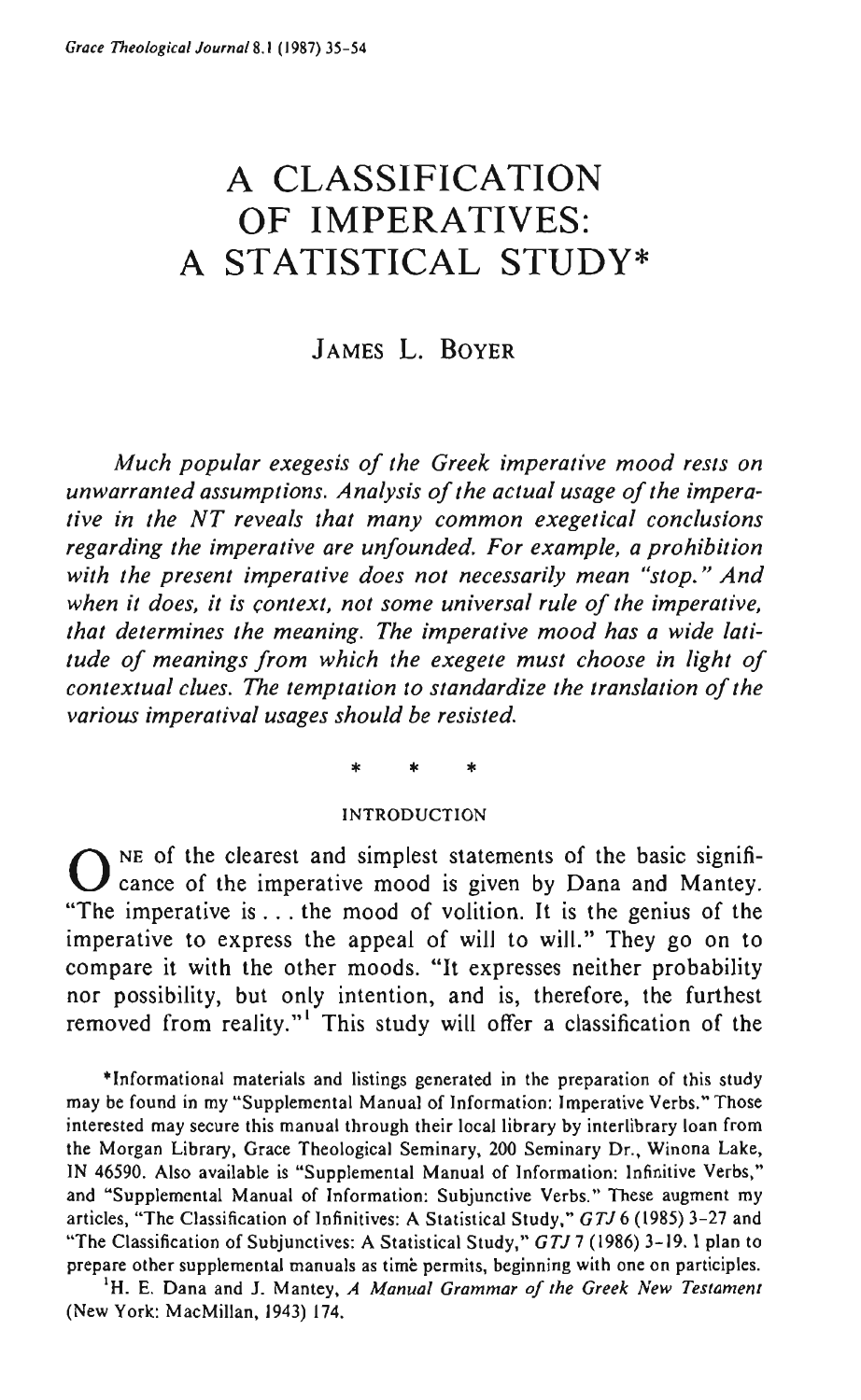ways the imperative is used in NT Greek, together with statistical information and comparisons, and a discussion of several of the questions related to the understanding of this mood.

#### CLASSIFICATION OF IMPERATIVE USES

The list of uses proposed here is more detailed than is usually found in the grammars. Many speak of commands and entreaties, or requests; some add permission and condition. This study would add a few that are small in number but interesting enough to merit separate treatment. They will be listed in order of frequency of occurrence.

# *Commands and Prohibitions*

By far the largest number (1357 or  $83\%)^2$  belong to this category, which includes both positive and negative commands. The latter, often listed separately under the term 'prohibitions,' are introduced by some form of the negative particle  $\mu$ n. There are 188 of them; they will be discussed below separately regarding what some suppose to be peculiarities of usage. Here they are simply included under the term '~commands. "

Commands include a broad spectrum of concepts-injunctions, orders, admonitions, exhortations-ranging from authoritarian dictates (a centurion ordering his soldier to go or come, Matt 8:9), to the act of teaching (Jesus' Sermon on the Mount, Matt 5:2, cf. 12ff.). Commands are distinguished from requests as "telling" is from "asking." The distinction, however, is not made by the mood used but by the situation, the context. They are used in the language of superiors to subordinates and of subordinates to superiors, and between equals.

Most commonly, imperatives are in the second person  $(85\%)$ , but they are unlike their English counterparts in that they also occur in the third person (15%). Later in the article, this third person imperative will be discussed in detail.

## *Requests and Prayers*

The second class of imperatives is made up of prayers, petitions, and requests. Much fewer than the commands, they still are quite numerous (188,  $11\%$ ),<sup>3</sup> enough to silence the bothersome claim, "This is not asking, it's telling; it is in the imperative mood." This ought not seem strange to English speakers who use it like the Greeks in prayer ("Lord, help us") and in everyday speech ("Pass the potatoes").

<sup>&</sup>lt;sup>2</sup>In addition to these are 28 which I have given alternative identification as **command; see below.** 

**<sup>3</sup>There are 7 more given alternative identification as requests.**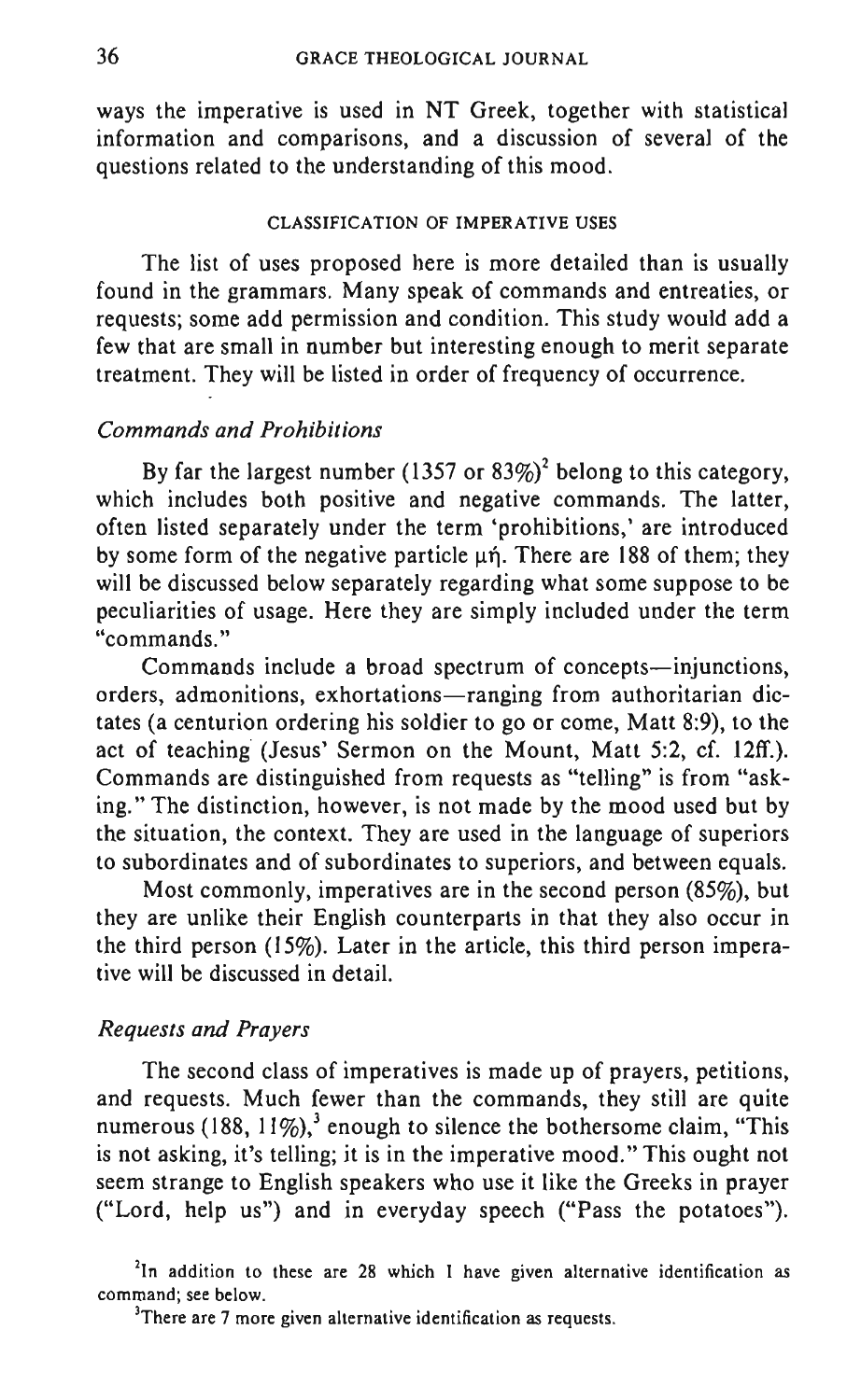Frequently in the NT this usage is introduced by a word indicating that it is a request: έρωτάω, έπερωτάω / 'ask', προσεύχομαι / 'pray'. Indeed, the Lord's prayer is a series of imperatives.

Requests are usually in the second person (93%) and singular (80%). The tense is usually aorist (80%) which is in accord with the usual Greek practice and reflects the tendency of requests and prayers to be occasional and specific. It contrasts sharply, however, with the use of tenses in the other categories of imperative in the NT, where the present tense outnumbers the aorist in every instance. The overall comparison is 47% aorist to 53% present.

While most requests and petitions are positive, there are a few negative  $(4 \text{ with } u\text{)}$  and the present imperative, 5 with  $\text{ln}$  and the aorist subjunctive.)

## *Permission*

Next in order of frequency (27 or  $2\%$ )<sup>4</sup> is that category of imperatives that expresses permission or consent. Rather than an appeal to the will, this category involves a response to the will of another. "The command signified by the imperative may be in compliance with an expressed desire or a manifest inclination on the part of the one who is the object of the command, thus involving consent as well as command."<sup>5</sup>

This permission may be either willing and therefore welcome to the speaker (as in Luke 7:40 when Jesus asked Peter if he might speak with him, and he answered, "Say it, teacher") or reluctant (as in John 19:6, where Pilate gave permission to the Jewish leaders to crucify Jesus although still insisting that he found no fault in him) or neutral (involving permission given in a situation where either course of action was acceptable, as in  $\vert$  Cor 7:15). Rev 22:11 has 4 of these permissive imperatives; 2 are contrary to the will of the speaker, 2 are favorable.

The second person imperative is used in 17 of these, compared with 10 uses of the third person. The present tense occurs 17 times to 10 of the aorist.

# *Exclamations*

In 16 examples the imperative appears as an exclamatory word introducing another statement, thus acting as an interjection. It stands before a hortatory subjunctive clause or a negative prohibition subjunctive and serves as an attention-getter, a call to give heed:

**<sup>4</sup>Three more are given alternative identification as permission.** 

**<sup>5</sup>Dana and Mantey,** *Grammar, 174.*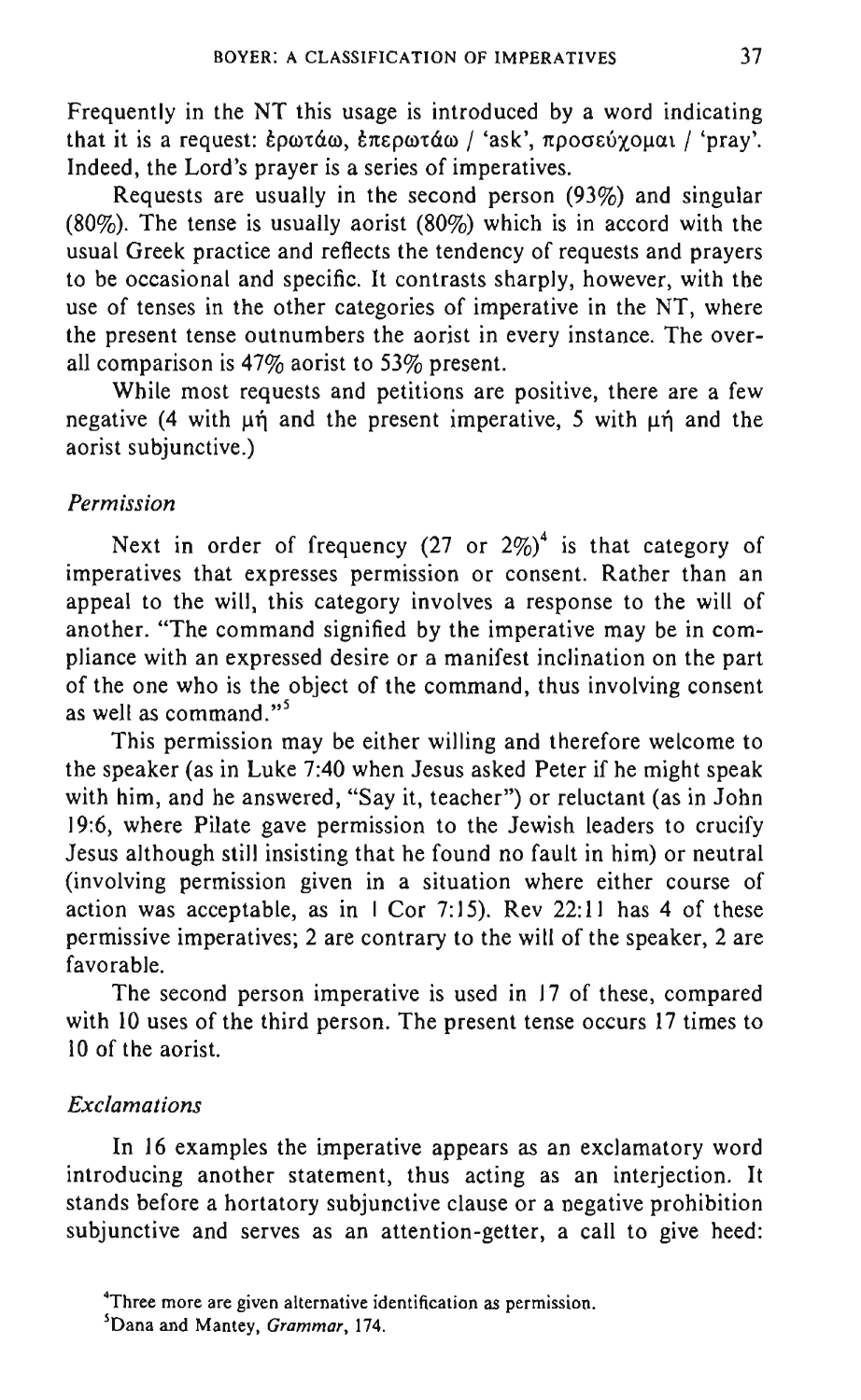δρατε (4), δρα (3), ίδετε (1), άκούετε (1), άκούσατε (1), άγε (2),  $\check{a}$  (3),  $\check{a}$  (exerge (1). These might well be identified as interjections; indeed, two other words that are clearly interjections ( $\delta \tilde{\epsilon}$ 00 and  $\delta$ εῦτε) occur in the same constructions and actually have imperatival endings though they are not verbs.

## *Greetings*

An idiomatic form of salutation uses the imperative of the verb  $χα$ ίρω (χαΐρε 5, χαίρετε 1). The usual meaning of the word is "to make glad, to rejoice," but apparently the sense in this construction is broader: "to be well, to thrive."<sup>6</sup> Hence, it is an expression of good will like our "Good morning," or "How are you?" (expecting an answer such as "I am well"). Another in this category,  $\epsilon \rho \rho \omega \sigma \theta \epsilon$ , is the perfect imperative of  $\phi$  wvvull / 'to be strong, to thrive, to prosper' (the usual formula in closing a letter). The total in this group is 7.

## *Challenge to Understanding*

Similar in some respects to the category called "Exclamatory" is this group that might be called a challenge to understanding (4 examples). These are clearly verb forms, not interjectional, but they are a call to know, to perceive, to understand. Luke 12:39, "And be sure of this, that. . . ." The verbs involved are  $\gamma\iota\nu\omega\sigma\kappa\varepsilon\tau\epsilon$ ,  $\beta\lambda\epsilon\pi\varepsilon\tau\epsilon$ , and  $d$ KOÚETE. All of these could also be identified as simple indicatives.

## *Conditional*

Probably the strangest and most controversial category of imperatives is that which seems to express some conditional element. Here it is necessary to distinguish two groups. The first is neither strange nor controversial; it includes a large number of instances (about 20) where an imperative is followed by kai and a future indicative verb. It says, "Do something and this will follow." This combination clearly is capable of two explanations. It could well be a simple command followed by a promise. Or it could be understood to imply that the promise is conditioned upon the doing of the thing commanded, "If you do something this will follow." Jas 4:7,8, 10, "Resist tne devil, and he will flee.... Draw near to God and He will draw near to you .... Humble yourselves ... and He will exalt you." The familiar prayer promise, "ask ... seek ... knock ... " (Matt 7:7, Luke **11** :9; cf. also John 16:24), belongs here; it could mean "if you ask you will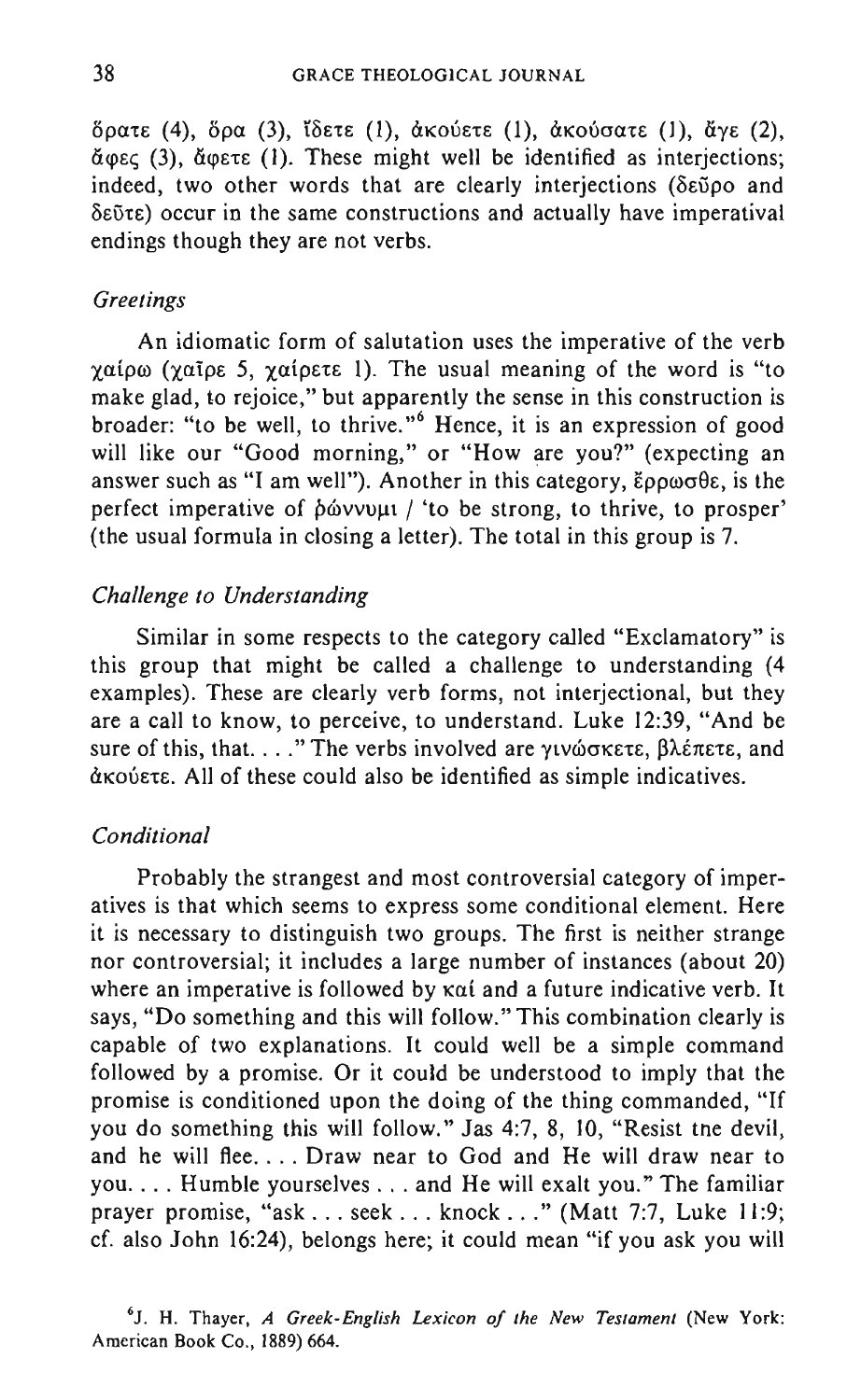receive." Examples of this kind have been assigned to an alternate classification; they are either command or condition.

The second group consists of a few passages where condition has been proposed to explain a difficult passage. Each passage will be discussed briefly.

## John 2:19

Jesus said to the unbelieving temple-defilers, "Destroy this temple and ... I will raise it up." John explains that he was speaking of the temple of his body. Obviously, this is not a command or request. Conceivably, it could be a reluctant permission; "I will let you do it, then I will undo it." But it seems to many expositors that the imperative is conditional, "If you do, I will. . . . " It is almost, "Do it if you dare!"-a challenge with a threat attached.

# 2 Corinthians 12:16

This passage begins with an imperative,  $\epsilon \sigma \tau \omega \delta \epsilon$ , "But be that as it may," (NASB). The KJV has "But be it so." Literally, it is "Let it be." The sense seems to be, "Whatever may be the answer to the question I just asked, it doesn't matter; it doesn't change the situation." Or, to use an English slang expression (without the negative connotation), "So what?" In this passage, then, the significance of the imperative mood seems either to involve permission ("Permit it to be so") or condition ("If that is the way it is, so be it").

## Ephesians 4:26

The problem here is in the first word,  $\delta \rho \gamma$  ( $\zeta \epsilon \sigma \theta \epsilon$  'be angry'. It is an imperative. Two opposite explanations have traditionally been offered.

(I) The anger here is said to be "righteous indignation," the kind of anger God has toward sin, and which Jesus manifested on occasion. Thus the passage is a command. But it seems impossible to understand this in a good sense in a context (cf. v 31; 2:3; also Matt 5:22, Rom 12:19, Col 3:8, I Tim 2:8, Tit 1:7, Jas 1:19) that condemns anger and orders it to be put away. The word used here,  $\delta \rho \gamma i \zeta \omega$  and its cognates, is never used in a good sense except in references to the anger of God and Christ. And "righteous indignation" seems never to be approved for men. In fact, the scripture says, "For the anger of man does not achieve the righteousness of God" (Jas 1:20). The righteous anger of God operates in the area of judgment, and that area is out of bounds to believers, at least for the present. Besides, if this is a command to show "righteous indignation," why is the warning added to end it before the sun goes down?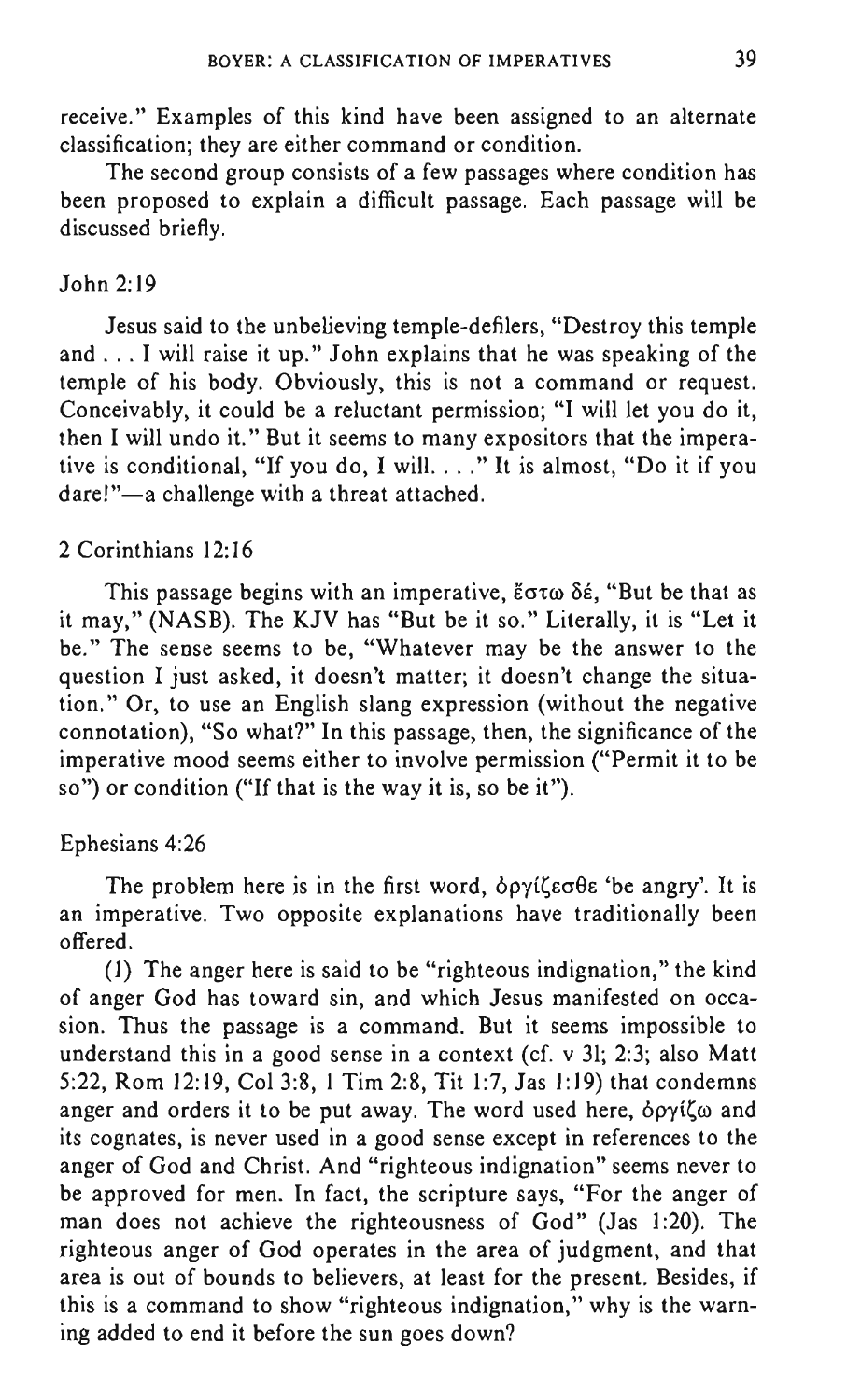(2) Attempt is made to see here an example of some imperatival use other than command; possibly conditional, "If you do get angry don't sin by nursing it too long; don't let the sun go down on it." Or possibly it is an unwilling permission, "Be angry if you must."

#### *Alternative Classifications*

As already indicated, it is sometimes difficult to decide among these possible classifications. In such cases alternate choices have been given. The categories involved and the number of instances where an alternate classification is possible are as follows:

| Command or Condition (see above) $\ldots \ldots \ldots 20^7$                  |  |  |  |  |  |  |
|-------------------------------------------------------------------------------|--|--|--|--|--|--|
| Command or Request $\ldots \ldots \ldots \ldots \ldots \ldots$ 6 <sup>8</sup> |  |  |  |  |  |  |
| Permission or Condition (see above) $\ldots \ldots \ldots$ 3 <sup>9</sup>     |  |  |  |  |  |  |
|                                                                               |  |  |  |  |  |  |
|                                                                               |  |  |  |  |  |  |
|                                                                               |  |  |  |  |  |  |

#### SPECIAL CONSIDERATIONS

## *Present Versus Aorist in Commands*

Compared with other Greek literature, the NT is unusual in having a large number of present imperatives as compared with the aorist (53% present, 47% aorist, 0.2% perfect). The reason for this undoubtedly lies in the character of the literature. Largely hortatory, it teaches universal moral principles: "always be doing .... " And this is one of the special provinces of the present imperative.

#### What is the Difference?

Probably the most discussed question encountered in the study of the imperative mood deals with the distinction in meaning between the present and aorist tenses. It is here, too, that the most confusion and misrepresentation occurs. The solution to the confusion is to be found in examining the basic aspectual significances of the tenses generally, rather than in the study of the imperative mood specifically. In other words, finding the distinction between the present and aorist imperatives lies not in looking at mood but at tense.

<sup>&#</sup>x27;Matt 7:7 (3 times), 27:42; Mark 11:29; Luke 10:28, Luke 11:9 (3 times); John 7:52, 16:24; Acts 9:6 (twice), 16:31; Gal 6:2; Eph 5:14 (twice); Jas 4:7, 8,10. 'Matt 9:38,11:15,13:9,43,17:20; Rev 4:1.

<sup>&#</sup>x27;John 2:19, 2 Cor 12:16, Eph 4:26.

<sup>&</sup>lt;sup>10</sup>1 Cor 11:6 (twice).

 $11$  Cor 6:4.

 $^{12}$ John 1:39.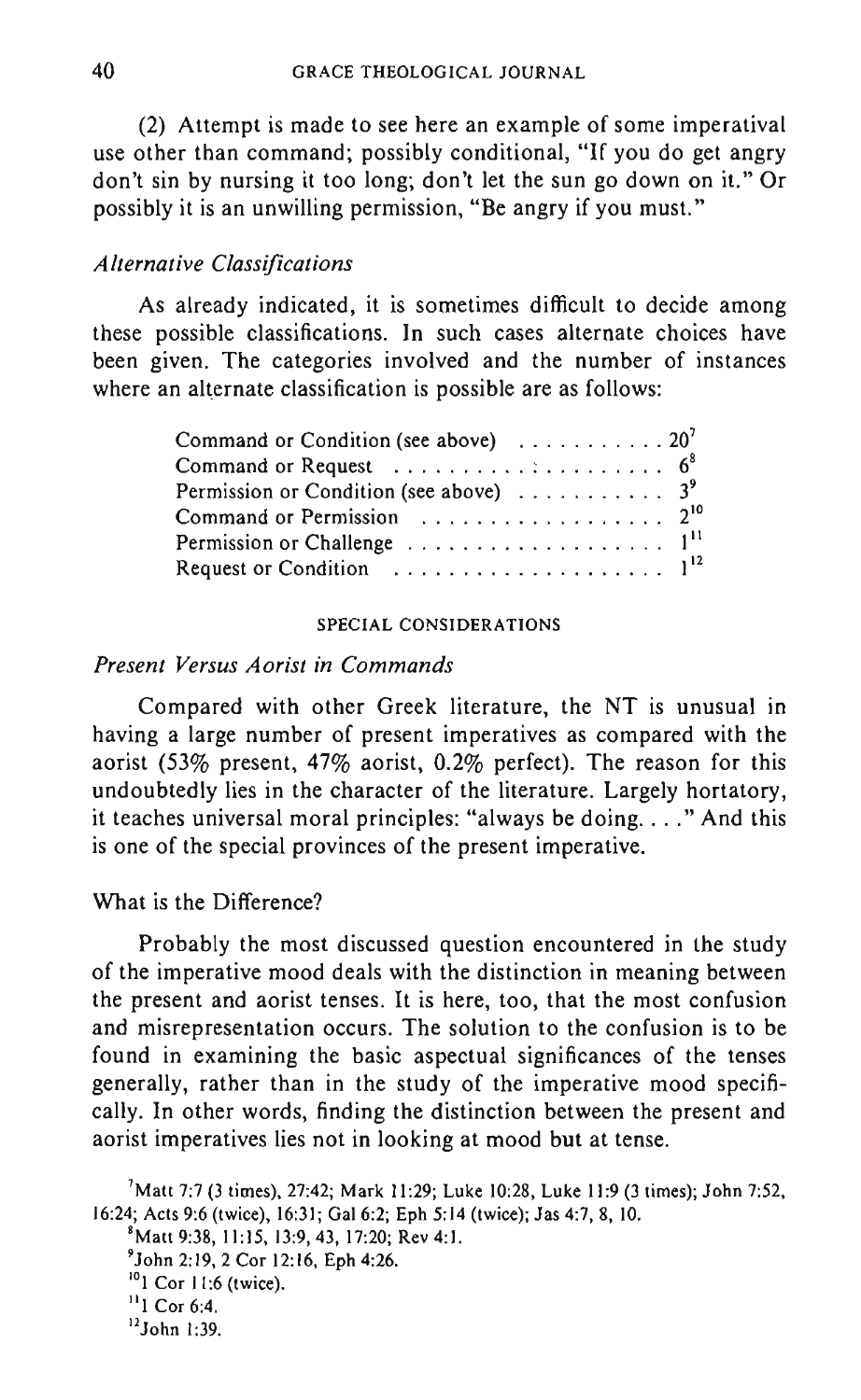It is obvious that the distinction is not in the time of the action, for only in the indicative mood is time involved; all the other moods are future in time reference. Rather, the difference is in the way the speaker chooses to speak of the types of action.<sup>13</sup> There are three basic kinds: (a) durative, continuing, repeated, or customary, expressed by the present tense; (b) simple action, "do it," expressed by the aorist tense; and (c) completed and lasting, expressed by the perfect tense. Major grammars are usually clear on these.<sup>14</sup>

Thus the present imperative expresses a command or request that calls for action that is continuing or repeated, often general, universal, habitual; action that characterizes the doer. "Love one another" means, not "do something," but "always be doing things for one another." On the other hand, the aorist imperative is used to command or request an action that is specific and occasional, dealing with everyday procedural decisions, or in general admonitions simply to say, "Do it." $15$ 

<sup>13</sup>Grammarians have long referred to "kinds of action" *(aktionsart)* for the basic distinction; durative, punctiliar, completed. But many have confused these terms to refer to the actual way the action took place; the aorist came to be thought of as single **occurrence-instantaneous, once for all, never to be repeated, happening in a punctiliar** way- - **rather than the speaker's choice of a punctiliar way of speaking of it**  without regard to the way it happened, simple (not single) occurrence. More recently **the term "aspect" has come to be used which seems to be less prone to confusion.** 

14A. T. Robertson, in his *A Grammar of the Greek New Testament in the Light of Historical Research* (Nashville: Broadman, 1934) 832~54, surveys both the history of **the Greek language and also the history of what the grammarians have said about it. He uses the "kind of action" approach to the tenses, but attempts to safeguard it from**  the confusion between the action itself and the way the speaker speaks of the action: "The 'constative' aorist just treats the act as a single whole entirely irrespective of the parts or time involved. If the act is a point in itself, well and good. But the aorist can **be used also for an act which is not a point .** .. **. All aorists are punctiliar** *in statement"*  (italics mine). A similar approach is used in F. Blass and A. Debrunner, *A Greek Grammar of the New Testament and Other Christian Literature,* trans. and rev. by Robert Funk (Chicago: Univ. of Chicago, 1961) 172. N. Turner, in his *A Grammar of New Testament Greek,* Vol. 3: *Syntax* (Edinburgh: T. & T. Clark, 1963) 59ff., 74~78, **agrees basically, although he uses terminology that sometimes introduces confusion (for example, he equates punctiliar with instantaneous and comes up with a "once for all" aorist concept). In his treatment of the imperatives in another of his books,**  *Grammatical Insights into the New Testament* (Edinburgh: T. & T. Clark, 1965) 29~32, **41 , he strongly embraces the misconception that a present imperative implies "Stop."**  The classical Greek grammars, W. W. Goodwin, *Greek Grammar,* rev. by C. B. Gulick (Boston: Gin, 1930) 284~85, and H. W. Smyth, *Greek Grammar* (Cambridge: Harvard Univ., 1976) 409-11, clearly present this same understanding of the significance of tense **in imperative verbs and warn against the same abuses.** 

<sup>15</sup>The perfect is extremely rare in the imperative, with only four examples in the NT. Two (Eph 5:5, Jas 1:19) involve the verb  $\partial \delta \alpha$ , which is perfect in form but present in meaning, one (Acts 15:29) is a stereotyped epistolary form, the other,  $\pi \epsilon \varphi/\mu \omega \sigma o$ (Mark 4:39) expresses a true perfect sense.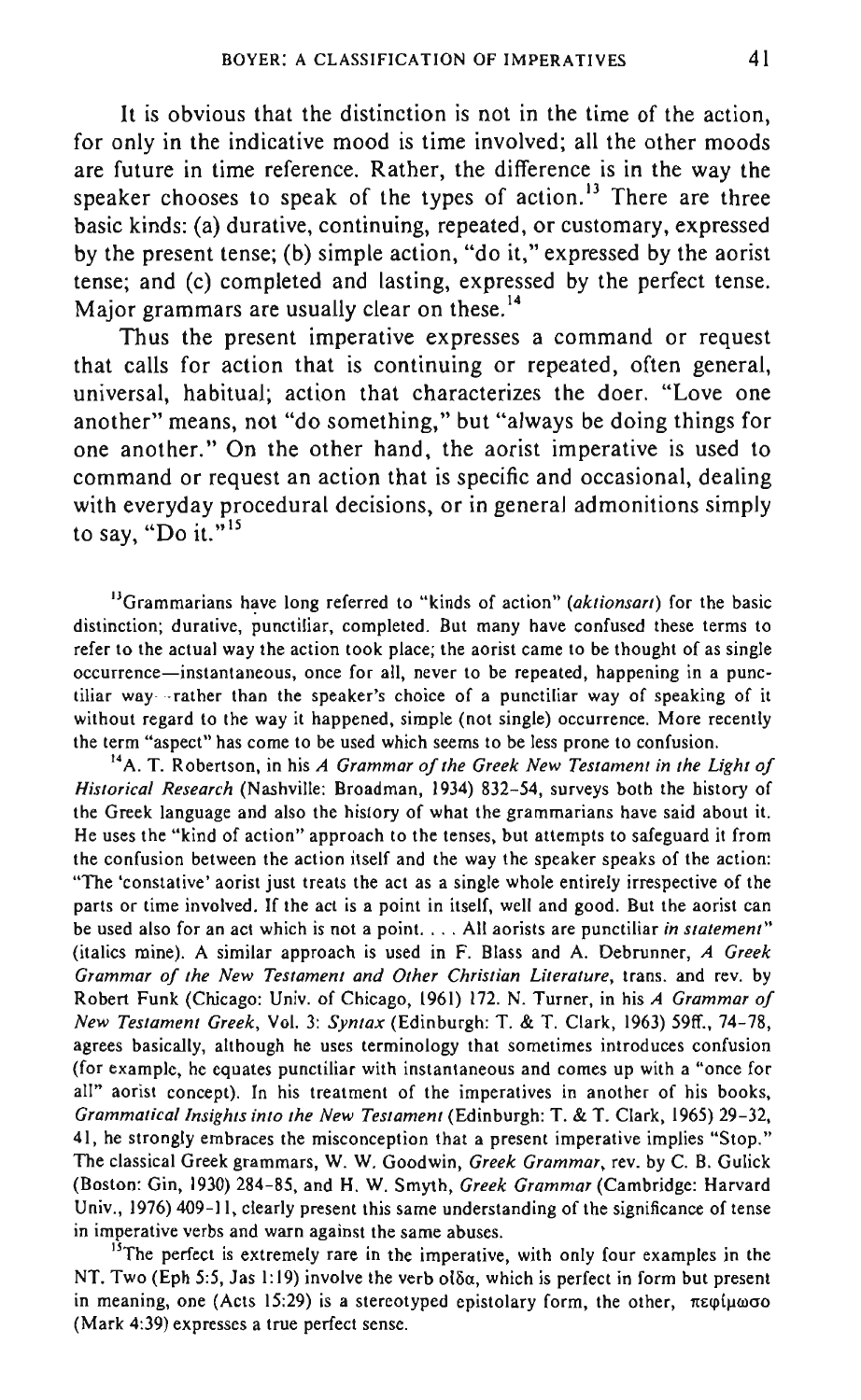Popular Misconceptions

By far the most prevalent of the inadequate and misleading claims of popular exegesis is that the present imperative with  $\mu_1$ means "stop" doing something that is already being done, and the corollary to it, although not so commonly insisted upon nor stated, says that the aorist prohibition ( $\mu$ n with aorist subjunctive) means "don't start" doing something that is not yet being done. The "rule" is used to prove such statements to the effect that the Christians at Ephesus were continuing to be thieves and drunkards (Eph 4:26, 5: 18).

The origin of this notion is usually traced to a "barking dog" story told by Moulton. He quotes a Dr. Henry Jackson as saying, "Davidson told me that, when he was learning modern Greek, he had been puzzled about the distinction [between  $\mu$ n with the present imperative or aorist subjunctive] until he heard a Greek friend use the present imperative to a dog which was barking. This gave him the  $\text{clue.}^{16}$ 

Is the claim valid? If its proponents had read further in Moulton's grammar, they would have found him demonstrating that, while it is a helpful insight into one possible meaning of the present imperative, it is not the only one; he cites examples where it does not work and continuing the quote, summarizes:

 $\mu$  $\eta$   $\pi$ oí $\varepsilon$  accordingly needs mental supplements, and not one only. It is "Stop doing," or "Do not (from time to time)," or "Do not (as you are in danger of doing)," or "Do not attempt to do." We are not justified in excluding, for the purposes of the present imperative in prohibitions, the various kinds of action which we find attached to the present stem elsewhere.

Many of the beginning and intermediate grammars present this inadequate and misleading concept, often without any suggestion that it is true only part of the time. Dana and Mantey state, "The purpose of a prohibition, when expressed by the aorist SUbjunctive, is to forbid a thing before it has begun; i.e., it commands to never do a thing. But a prohibition in the present imperative means to forbid the continuance of an act; it commands to quit doing a thing."<sup>17</sup> They even quote Moulton's "barking dog" story with no hint of his warning against taking this as the whole story. The treatment is similar in

**161, H. Moulton,** *A Grammar of New Testament Greek. Vol. I,' Prolegomena*  (Edinburgh: T. & T. Clark, 1906) 122-23.

**17Dana and Mantey,** *Grammar,* **299, 30 l.**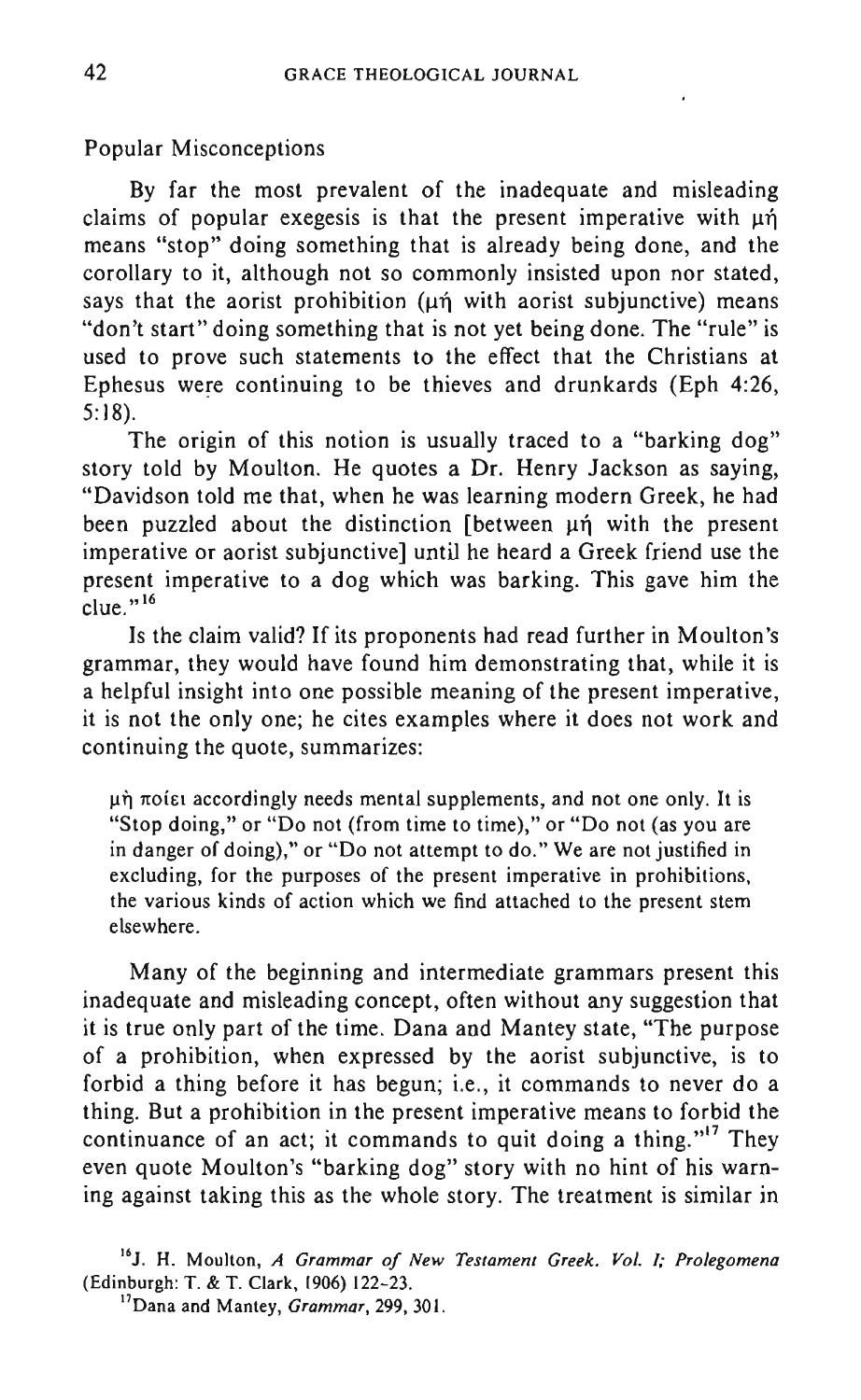many of the newer grammars, such as Kaufman,<sup>18</sup> Kistemaker,<sup>19</sup> and Powers.<sup>20</sup> Best<sup>21</sup> makes it better by using the qualifying word "usually," although that word inadequately represents less than one fourth of the examples. Turner has a good statement in his grammar,<sup>22</sup> but strongly applies this inadequate rule in another of his books.<sup>23</sup>

The final demonstration of the fallacy of this explanation of the distinction, of course, must be found in a study of the NT passages where the construction occurs. There are 174 instances of the present imperative with  $\mu$ n. The results of a study of these are summarized here.

| General exhortations (no indication about present)    |    |
|-------------------------------------------------------|----|
| Previous action explicit in context                   | 26 |
| Previous action explicit, but already stopped         | 4  |
| Previous action probable from context                 | 12 |
| Pervious action denied in context                     | 32 |
| -Exhortations for a future time                       | 14 |
| -Nature of action such that it can be done only       |    |
| once: "stop" meaningless                              | 4  |
| -Context explicitly says it is not already being done | 8  |
| -Context implies it is not already being done         |    |

As indicated earlier, general exhortations strongly predominate. **In** some cases the negative form is simply a form of litotes; "do not be careless" is used for "always be careful" (I Tim 4: 14). Sometimes the present seems to point to attempted action (Matt 19:6, "don't try to divorce ... "; certainly not "husbands, stop divorcing your wives"). Often it is difficult to make sense if the "stop" translation is attempted.

**In** several instances the context makes clear that the action had been going on previously, but had already been stopped, as indicated by such words as  $\mu \eta \kappa \xi \tau \tau$ ,  $\pi \dot{\alpha} \lambda \tau \nu$ ,  $\dot{\alpha} \pi \dot{\alpha}$   $\tau \dot{\alpha} \nu \ddot{\nu}$ .<sup>24</sup> To use "stop" for "don't start again" makes the rule rather meaningless.

"P. L. Kaufman, *An Introductory Grammar of New Testament Greek* (Palm Springs, CA: Haynes, 1982) 123.

<sup>19</sup>S. Kistemaker, *Introduction to Greek* (Jackson, Miss.: Reformed Theological Seminary. 1975) 91.

**20W. Powers,** *Learn to Read the Greek New Testament* **(Sidney, Australia: Anzer,**  1983) 51.

<sup>21</sup>Best, "A Supplement to Williams Grammar Notes" (Dallas Theological Seminary. n.d.) 40a.

"N. Turner, *Syntax, 74-75.* 

<sup>23</sup>N. Turner, *Insights*, 29-32, 41.

<sup>24</sup> John 5:14, 8:11; Gal 5:1; Eph 4:28. Cf. 1 Tim 5:23; it hardly can mean "Stop **drinking water;" rather, "Don't always be a water-drinker (drink something else once**  in a while)."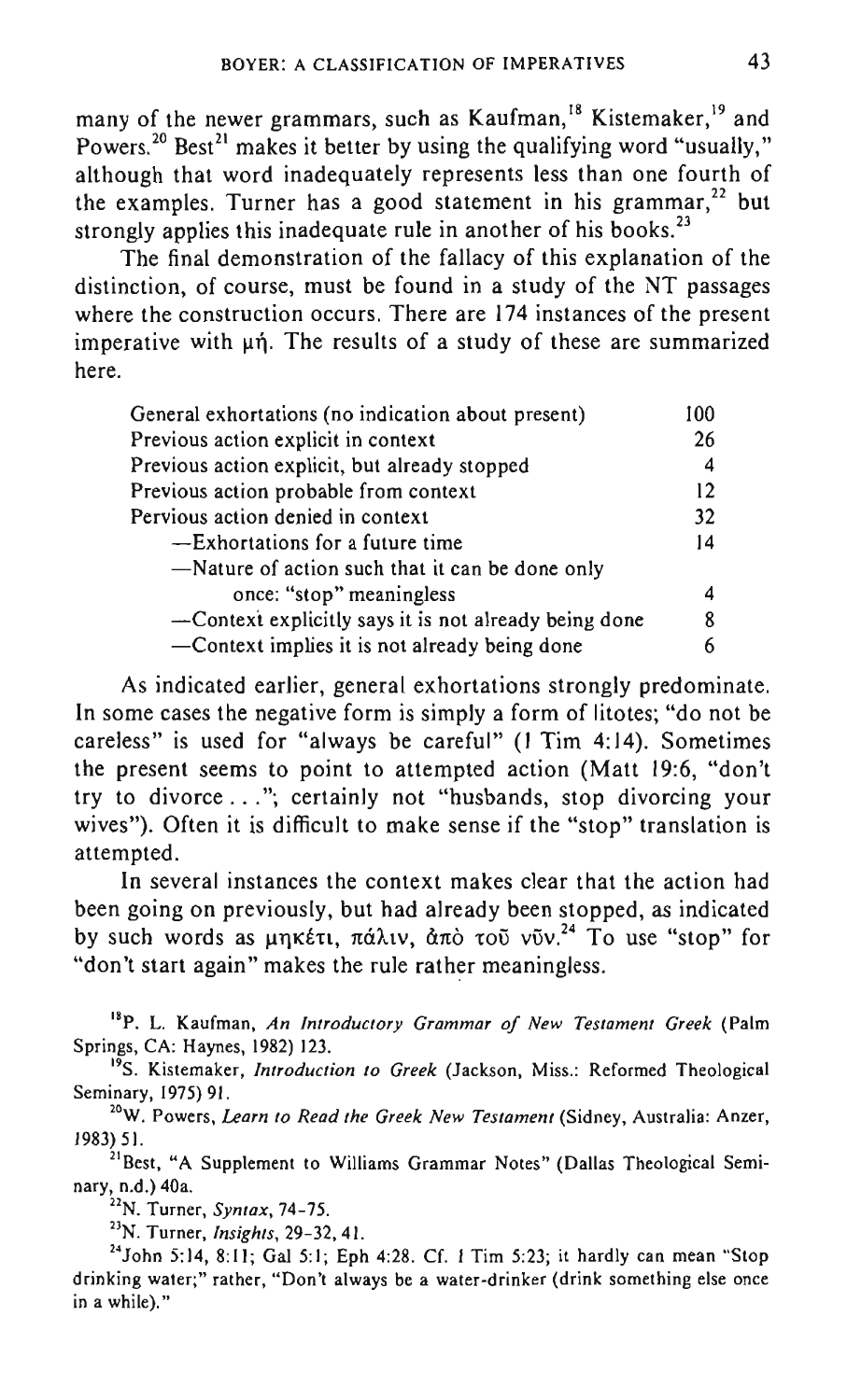The exhortations addressed to a future (e.g., eschatological) time<sup>25</sup> also prove the fallacy of the "stop" translation-unless one adopts the concept that at that future time everyone who reads these statements will be guilty of doing these things and is enjoined to "stop"!

In four instances<sup>26</sup> the nature of the action forbidden is such that it can be done only once, so that to "stop" is meaningless. Note that in these examples precisely the same construction is used for two opposite cases, one a previously existing condition, the other of the same condition not previously existing.

The 8 passages listed<sup>27</sup> where the context explicitly says that the action forbidden was not previously going on are crucial; anyone of them is proof of the fallacy of the notion under discussion. In Luke 22:42, Jesus prayed, "Father, if Thou art willing, remove this cup from me; yet not My will, but Thine be done." The last clause,  $\pi \lambda n v$ μή το θέλημά μου άλλα το σον γενέσθω contains μή with a present imperative, yet it cannot be translated "Stop letting my will be done"; for in the larger context of the Bible, Jesus specifically denies that he ever did his own will, but always did the will of his Father (John 5:30, 6:38, 8:29). In speaking to unbelievers who were accusing him of blasphemy (Jn 10:37), he said  $\mu \eta$  motevers  $\mu$ ot. It cannot mean "Stop believing in me." In I Cor 14:39 Paul certainly did not tell the tongues-loving Corinthians to "stop forbidding to speak in tongues," even though it is a present imperative with  $\mu$ n.

Early Christian literature can also be cited in regard to this discussion. In Ignatius's Letter to Polycarp'8 an interesting example of a present imperative with μή occurs: μηδεν άνευ γνώμης σου γινέσθω μηδέ σύ άνευ θεού τι πράσσε, όπερ ούδε πράσσει, εύστάθει / 'Let nothing be done without your approval, and do nothing yourself without God, as indeed you do nothing; stand fast'.

In public buses in modern Greece, a sign is frequently posted above the driver's seat: MH OMIAEITE EIE TON O $\triangle$ HTON. It is present imperative with  $\mu\eta$ . Does it mean, "Stop talking to the driver"? That would hardly be appropriate to one who was boarding the bus and has not said a word. Does it mean, "Don't speak to the driver"? That would be unfortunate for those who need directions. Does it not rather mean, "Don't carry on a conversation with the driver"? That would be a dangerous practice, and the sign makes

<sup>25</sup> Matt 10:29, 34, 24:6; Mark 13:7, 11, 21; Luke 9:3, 10:4, 7, 12:7, 12:32, 14:12, 21:21; Acts 1:20; 1 Cor 4:5; 2 John 10 (twice).

<sup>26</sup> 1 Cor 7:12, 13, 18 (twice).

 $^{27}$ Matt 9:30; Luke 22:42; John 10:37; 19:21; Rom 6:12, 13 (cf. v 14); 1 Cor 14:39; I John 2: IS (cf. vs. 16). Three of those listed in the previous footnote also fit here.

"IV.!. Loeb Classical Library, K. Lake, *The Apostolic Fathers,* Vol. I (Cambridge: Harvard Univ., 1977) 270-73.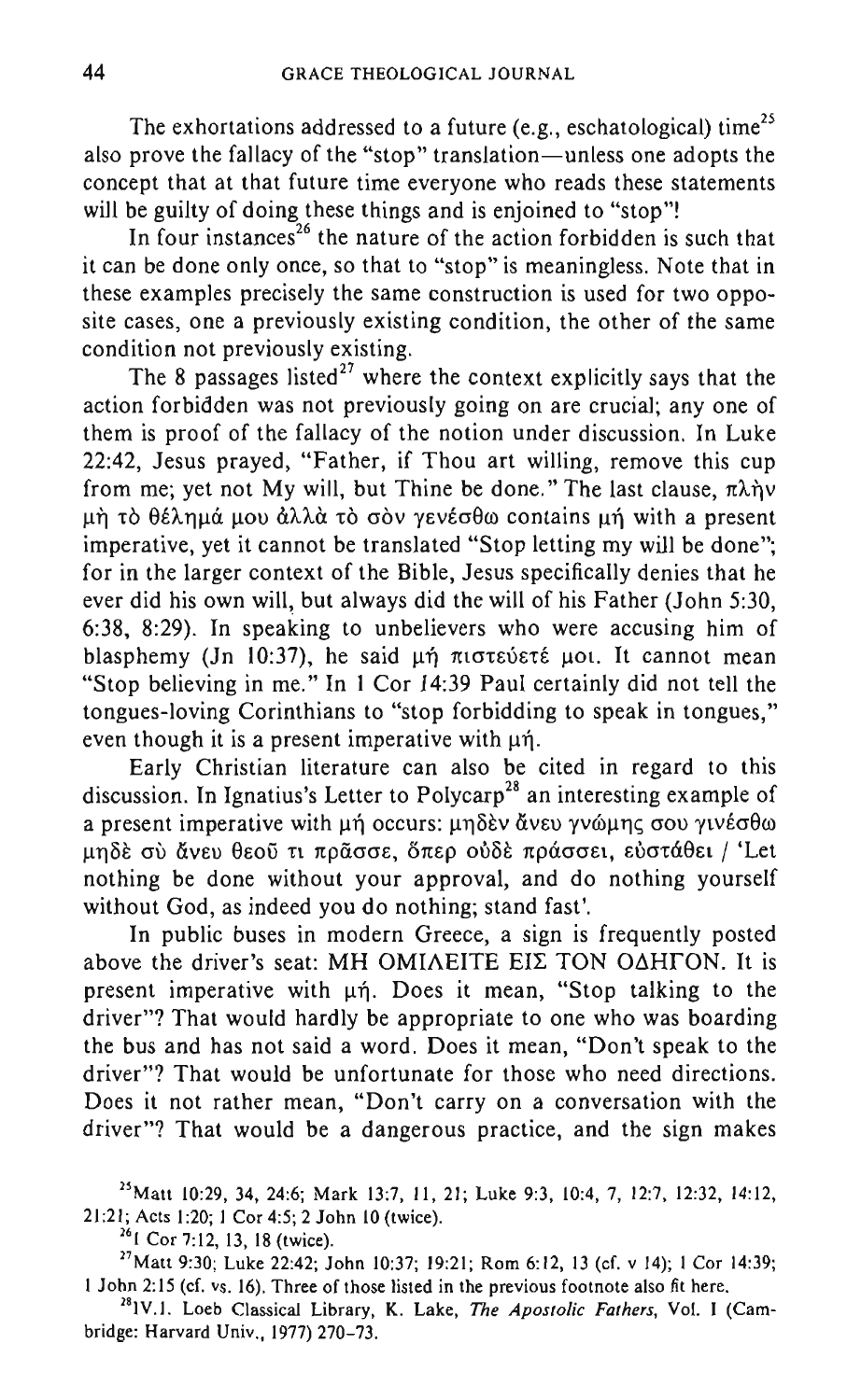sense. Modern Greek preserves the old distinction of  $\mu$ n with present imperative in that it reflects the idea of continuing action, in this case, that of conversation.

# Aorist Imperative More Urgent

Perhaps because English does not have a tense called "aorist," students have come to feel that this tense must be something special and have become accustomed to think of it in superlatives. This is not correct. Even the name the Greeks used for this tense indicates its non-special character ( $\dot{a}$ -privative,  $+$   $\delta \rho \dot{\rho}(\omega)$ , a verb indicating limits, boundaries; hence unlimited, unbounded, the tense that can be used for anything). When one does not want to call particular attention to continued or repeated action, or to abiding results from a completed action, he would use the aorist. English does have the equivalent to the aorist. In the indicative where time is involved it is the simple past tense, "He did it." In other moods it is the simple verb. For our present consideration it is the simple imperative, "Do it." This is the thrust of what the grammarians are indicating when they call it "point action" or "punctiliar." It does not mean that the action occurred in a single point of time, in a split second, nor that it will not be repeated. It means that the speaker is not pointing to how it happened, he is just saying, "It happened."

This tendency to glamorize the aorist has influenced the way some have described the aorist imperative. It is frequently claimed to be "more urgent."<sup>29</sup> Some have called it "preemptory and categorical,  $\ldots$  [the present is] less pressing, less rude, less ruthless."<sup>30</sup>

In evaluating these claims, several things need to be considered. First, it is contrary to the basic significance of the aorist to make it special in any way. Second, these terms (i.e., "urgent," "categorical," etc.) do not convey clearly defined distinctions. In what sense is the aorist "more urgent"? This might be understood to mean it carries more force, more authority. Obviously, some commands produce more pressure than others, but the pressure is in the rank, the authority, or the desperation of the speaker, not in the wording of the command. And the aorist is used by kings and by slaves, by God

" H. L. Drumwright, *An Introduction* to *New Testament Greek* (Nashville: Broadman, 1980) 130, says, "Usually a note of urgency is suggested by aorist imperative." D. Wallace, "Selected Notes on the Syntax of New Testament Greek" (unpublished intermediate Greek syllabus, Grace Theological Seminary, 1981) 205-6, repeatedly uses 'urgent': "The stress is on the urgency of the action ... on the solemnity and urgency of the action ... 'Make this your top priority. '"

"N. Turner, *Syntax,* 74-75. BDF, 137, and Robert Funk, *Beginning-Intermediate Grammar of Hellenistic Greek.* Vol. 2 (Society of Biblical Literature, 1973) 640, also **use the term.**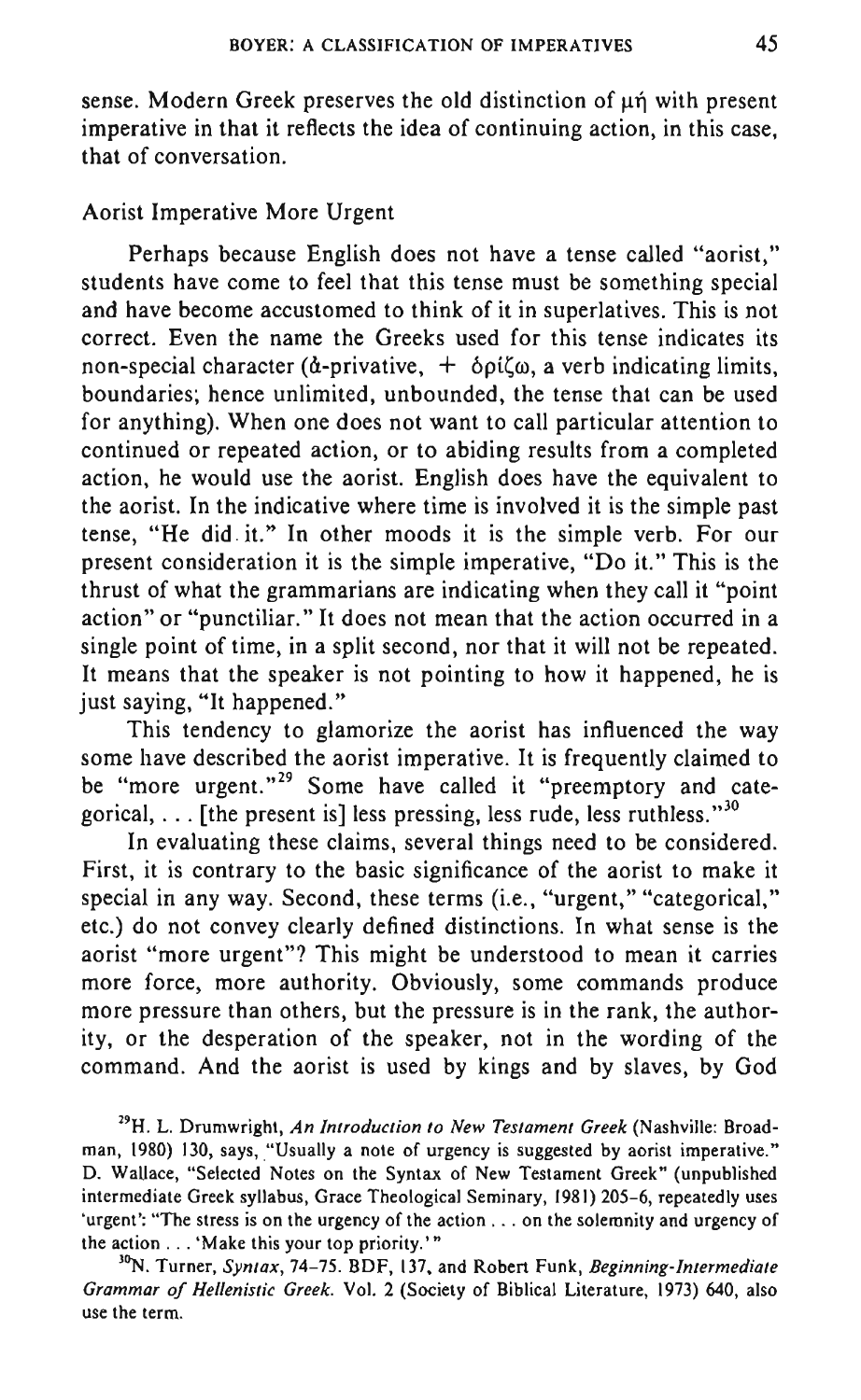speaking both to men and by men, both saints and sinners, speaking to God. Would an aorist command from a slave to a king have more force than a present imperative from God to a believer?

Or, "urgent" might be related to the time issue, to priority; it might be demanding first attention, "right now," or "as soon as possible." Some justification for such a use of the term may be found in the unquestioned fact that the aorist is often occasional, used to answer questions like "What shall I do?" These are usually asked when a decision is pending. But the urgency is in the situation, not in the aorist.

"Categorical" is another term that is not completely clear in this context. What is the difference between a "categorical imperative" and one that is not? A dictionary defines it as meaning unconditional, unqualified, unequivocal: absolute, positive, direct, explicit. "Love one another" is a present tense imperative in the NT, yet all these terms could be used of it except possibly the last.

Third, the study of aorist commands does not warrant these imprecise distinctions. There are 40 examples (45%) where the aorist prohibition was qualified by explanations, reasons, or exceptions; the terms "categorical," or "unequivocal" are therefore inappropriate. In a few examples, time urgency was explicit (Matt 21:19, Acts 16:28, 23:21); it may be present to some degree in many others, but it does not warrant being considered the characteristic distinctive of aorist commands. Rather, 65% were specific, related to a particular occasion, and 35% were general or universal, of such a character that they could have been stated with a present imperative had the speaker wished to emphasize their durative quality, but apparently chose to say simply, "Do not do it."

## *Subjunctive versus Imperative in Aorist Prohibitions*

Though it may seem strange that the aorist subjunctive is used in negative commands or entreaties rather than the imperative mood, it is by far the most common way. Grammarians explain it from historical factors. The imperative was the last of the moods to develop, and it never completely replaced the older ways of expressing command. In aorist prohibitions the Greek language held to the old way, µή with subjunctive. Perhaps a parallel may be seen in English. We use the imperative without the subject in the second person: "go," "do," "be." But in the third person we express command by saying "let him go," "let it be," which is a subjunctive. For example, the first petition in the Lord's prayer is "Hallowed be Thy name." It could be stated in more normal word order, "Thy name be hallowed." Or in normal speech it might be, "Let thy name be hallowed." Is there a difference in meaning? Probably not.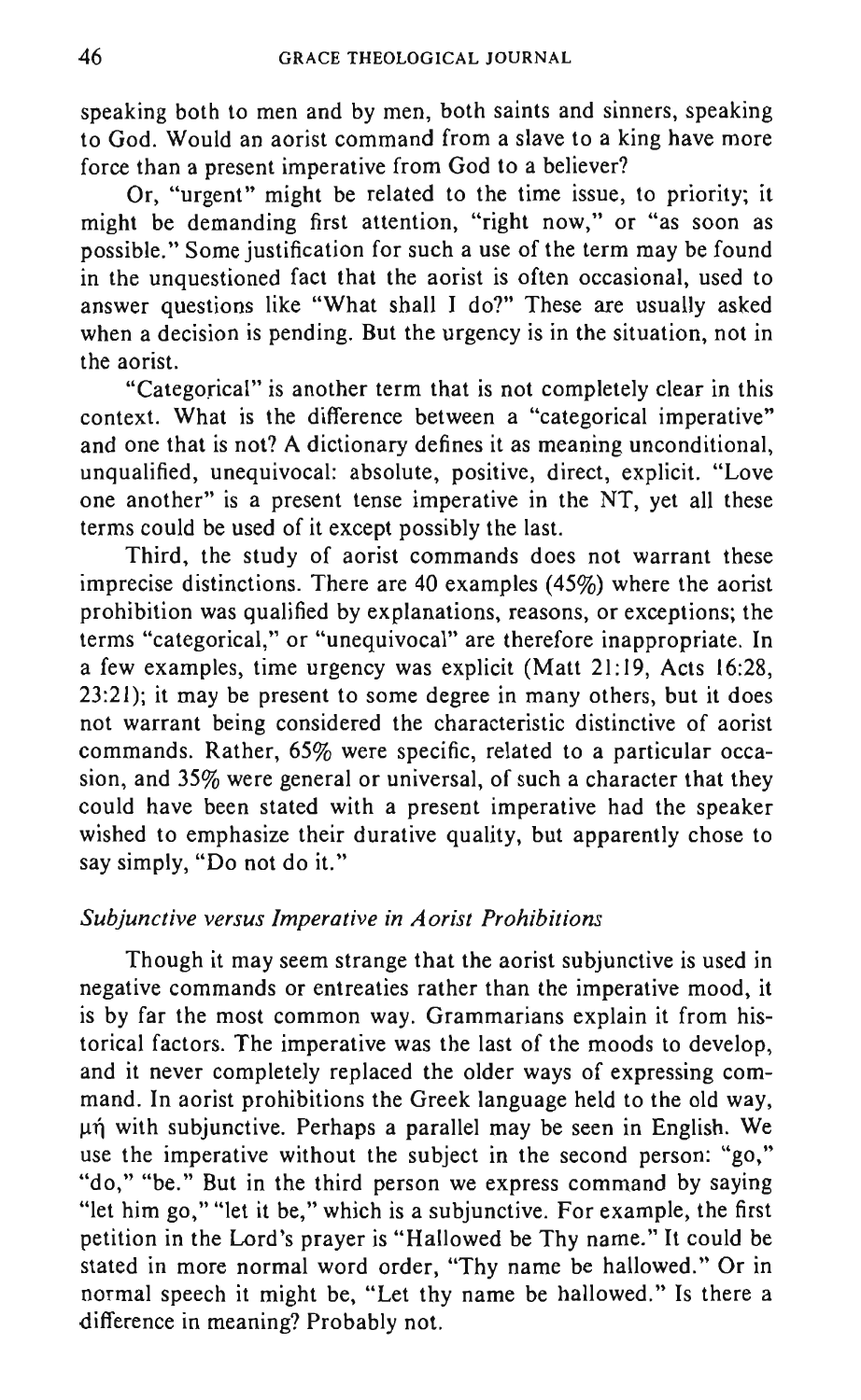The subjunctive of prohibition is not always used in NT Greek. It occurs 88 times, but the aorist imperative is also used with  $\mu$ n 8 times.<sup>31</sup> And there seems to be no distinguishable difference in meaning. In Matt 6:3 the aorist imperative is used in parallel with the more common un with the subjunctive in Matt 6:2. The other 6 occurrences are all found in parallel accounts of one statement of Christ. Interestingly, Luke records this statement twice in his gospel, once using the aorist imperative with  $\mu$ n, in the other the present imperative with  $\mu$ n, clearly indicating that tense is not dealing with different kinds of action, but different ways of looking at action.

#### *Significance of Third Person Imperative*

English has no distinct third person imperative, but Greek has. This makes it difficult to translate. We correctly use the periphrastic expression "let him do," but it seems strange to English students to address one person and give a command to a third person. What is expected of the one spoken to? Why is he told instead of the third party? The interrelationships of third person imperatives in the  $NT<sup>32</sup>$ are classified as follows.

## Indirect Command to "You"

Most of the third person imperatives are aimed indirectly at the one addressed and are therefore basically not much different from second person imperatives.

*Some part of you.* The simplest and most obvious of these has the command addressed to some part or quality of the one spoken to. Matt 5:16 "let your light shine"; 6:10 "Thy will be done"; John 14:1 "Let not your heart be troubled." These account for 7% of the third person imperatives.

*General command including you.* The largest group (49%) of these shows an appeal addressed to the one spoken to as part of a general class. It seems clear that those spoken to are considered the ones for whom the command is intended. Matt 11:15, "He who has ears to hear, let him hear;" Mark 8:34, "If anyone wishes to come after me, let him deny himself;" Rom 14:3, "Let not him who eats regard with contempt him who does not eat."

 $31$  Matt 6:3, 24:17-18 (twice); Mark 13:15-16 (three times); Luke 17:31 (twice). In the light of these examples it is hard to understand a statement found in N. Turner, *Syntax,* 78, "The prohibitive aor. imperative is later than the NT. Horn quotes the first as iii/ A.D.," unless he refers only to the second person imperative. All the NT **examples are third person.** 

 $32$ There are 230; 196 are singular, 34 are plural.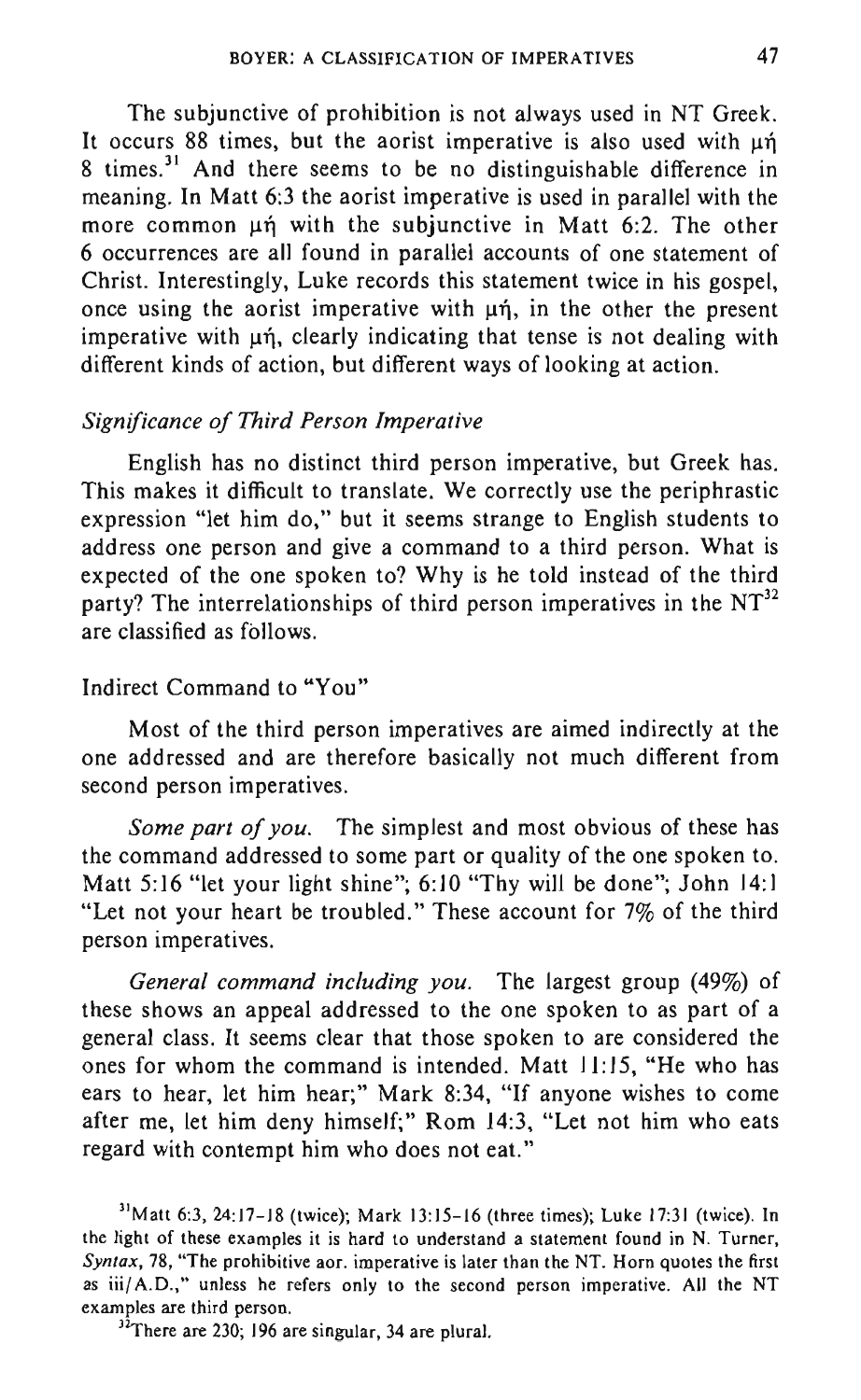*Your responsibility with regard to a third party.* In this group the sense may be paraphrased by some such expression as "You require that he do something" or "You see to it that he does something." While the actual doing may be by the third party, the one addressed is being asked to be responsible for its doing: Matt 27:22, "They all said, 'Let Him be crucified!'" The crowd was not asking permission of Pilate; they were telling him to see to it that it was done. Seventeen percent are classified thus. Some of these are a passive transform of a command that in the active voice would be second person imperative, as in Luke 7:7, "Let my servant be healed" (or "Heal myservant"). Some are quasi-passives, with the verb and a predicate adjective which together seem to form a periphrastic passive verb. Acts 2:14 τοῦτο ὑμῖν γνωστὸν ἔστω / 'Let this be known to you' (or 'know this'). The next phrase is connected by Kat and is a regular second person imperative.

*Your permission that someone else do something.* The term "permission" is also used to include consent or acquiescence. Found mostly in prayers and requests, this group might be closest to the usual sense of the English expression used to translate it, "Let him do something" or "Let something be done." Matt 26:39, "Let this cup pass from me"; Col 3:16, "Let the word of Christ richly dwell within you." Ten percent can be placed in this group.

## Indirect Command to a Third Party

Sometimes the imperative seems actually to be intended for the third party but addressed to the hearer or reader for his instruction. Many of these are threats or warnings, also challenges or invitations. There seems to be no implication that the hearer is to convey the message to the third party, or has any responsibility in the matter. Luke 16:29, "They have Moses. . . . Let them hear them." Luke 23:35, "Let him save himself." Jas 5:14, "Let him call for the elders of the church." Twelve percent of the total belong to this group.

#### What is Required of a Third Party

Only 3 passages fit in this category: 1 Tim 3: 12 ("Let deacons be husbands of only one wife"), Matt 18:17, and 1 Tim 5:4.

# Promise or Warning of What Will Be

Occurring usually with the verb  $\gamma$ ivouat or  $\varepsilon$ iui, this group (4%). serves as the announcement or prediction that something will happen, as in Matt 15:28, "Be it done for you as you wish," and Rom 11:9, "Let their table become a snare.... Let their eyes be darkened...."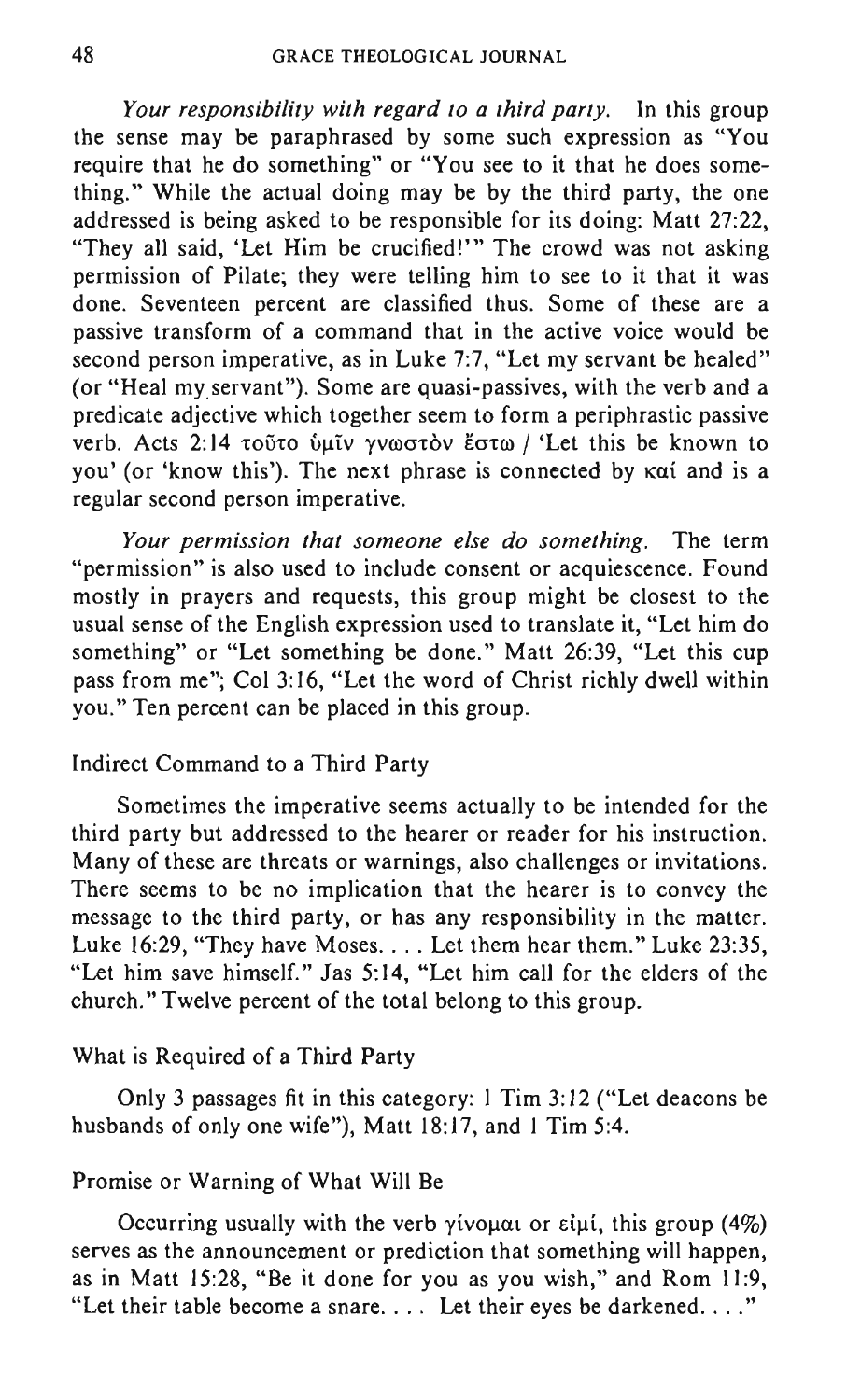## *Significance of a Passive Imperative*

On the surface there seems to be something strange about a passive imperative, a command addressed to someone who is not the doer of the action but its recipient. The inquirer is told to be baptized, to be saved, whereas he can do neither. A tree is told to "be plucked up and cast into the sea." What is the meaning conveyed by such a statement?

Of all passive imperatives (154 examples in the NT), two categories can be discerned: (I) Some seem to carry the meaning of permit: "allow it to happen," "receive it," "accept it," apparently asking no personal action from the one addressed. In Mark 1:41, Jesus says to a helpless leper, "Be cleansed." (2) Other passive imperatives carry a responsibility for action: "see to it," "get it done," "do what needs to be done to bring it to pass," as in Rom 12:2, "Be transformed by the renewing of your mind." The Holy Spirit, of course, does the transforming (cf. 2 Cor 3:18), but there is the responsibility of renewing the mind.

Out of this study has come another interesting and helpful observation. There are three types of verbs involved in these passive imperatives. (1) Passive deponent verbs occur in the imperative.<sup>33</sup> Passive in form by definition, they are active in sense, so there is nothing strange in the significance of the imperative. (2) Some passive imperatives are simply the passive transform of the active imperative, $34$  so that they represent only another way of saying what might have been said in the active voice. In Mark 15:13-14 the cry of those who wished to kill Jesus is "Crucify him" in the active voice; in Matt 27:22, 23 it is passive, "Let him be crucified," with no difference in meaning. The demand is addressed to the same person, and the one responsible for doing it is the same in both; only the way of saying it is different. (3) A large number of passive imperatives are of verbs that in the active voice are causative in sense, but in the passive they express the condition or state resulting from that action.<sup>35</sup> To explain by illustration, the verb  $\varphi \circ \beta \not\models \varphi$  in the active voice in the older Greek meant "to frighten, to scare." In the passive it means "to be frightened,

<sup>35</sup> I have identified 95 in this group. The list is available, see above. Those occurring more than once are φοβέομαι (28), έγείρω (6), μιμνήσκω (6), ύποτάσσω (6), πλανάω (4),  $\chi$ αίρω (3), ένδυναμόω (2), and ταράσσω (2).

 $^{13}$ There are 21 deponent passive imperatives. The verbs involved are yevn $\theta$ nto (8),  $\gamma$ ενήθητε (Ι), πορεύθητι (4), δεήθητε (3), δεήθητι (Ι), άποκρίθητε (2), and one each έπιμελήθητι, μετεωρίζεσθε, έρρωσθε.

<sup>&</sup>lt;sup>34</sup>There are 38 which I have so classified:  $\alpha \tilde{\rho} \omega$  and  $\kappa \alpha \theta \alpha \rho i \zeta \omega$  have three each, βάλλω, θροέομαι, and σταυρόω two each, and 24 others with one each. The list is **available, see the asterisked note above.**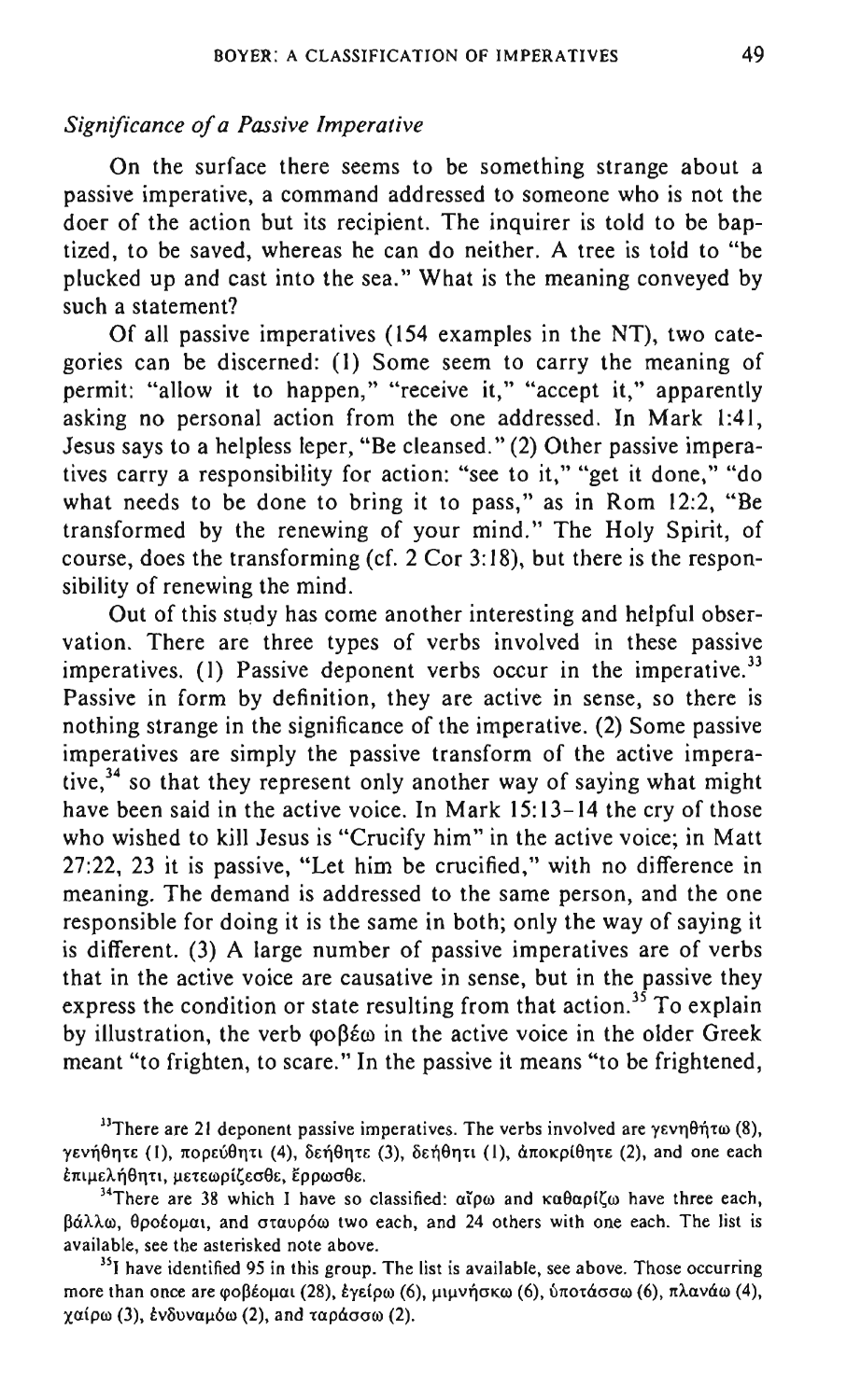to be scared," or simply "to fear." Strictly speaking, it is not deponent, since the active does occur in Greek; but in effect it is a deponent verb referring to the condition caused by the action involved in the active form of the verb. This is a common phenomenon in Greek verbs, and many of the passive imperatives are of this type. Cf. also, ένδυναμόω: active, "to make strong, to strengthen," passive, "to be strengthened, to receive strength;"  $\pi \in i\theta\omega$ : active, "to persuade," passive, "to be convinced, to be confident." Other verbs of this type shift from a transitive sense in the active to an intransitive sense in the passive. For example,  $\mu\mu\nu\eta\sigma\kappa\omega$  in the active means "to remind" someone of something, in the passive it means "to remember" (i.e., "be reminded");  $\pi\lambda\alpha\nu\alpha\omega$  in the active is "to lead astray," in the passive it is "to go astray, to be deceived." Since these verbs, like deponents, have active meanings, their passive imperatives pose no problems in translating.

## *Future Indicative Used as an Imperative*

That the future indicative is sometimes used for commands is beyond question, for the usual form of the Ten Commandments in the NT is future indicative. There is nothing strange about this; many languages, including English, have this usage. It simply tells someone what to do by saying, "You will do this." Two questions are under consideration here: (I) How can we identify or distinguish this from other uses of the future? and (2) Is there a difference in meaning between this construction and the imperatival command?

## How to Identify Future Indicatives

Of all the future indicatives in the Greek NT (there are 1606), 53 examples can be considered imperatival, with 4 questionable.<sup>36</sup> This of course involves personal judgment, and the list may vary from person to person. There is no mechanical way to recognize a command; only the context can indicate it. And that is always an exegetical judgment.

Of the 53 possible instances, 39 (74%) were found in citations from the OT. Eleven were used in citations of the Ten Commandments, although even here there is variety. "Honor your father and mother" is always expressed with the imperative, but the negative commandments are usually expressed with the future indicative (although in Luke 18:20 the aorist imperative is used). The rest of the OT citations vary from the "greatest command" of all (Matt 22:36- 39) to the one forbidding the muzzling of an ox (I Cor 9:9, I Tim

**<sup>36</sup>The list is available, see above.**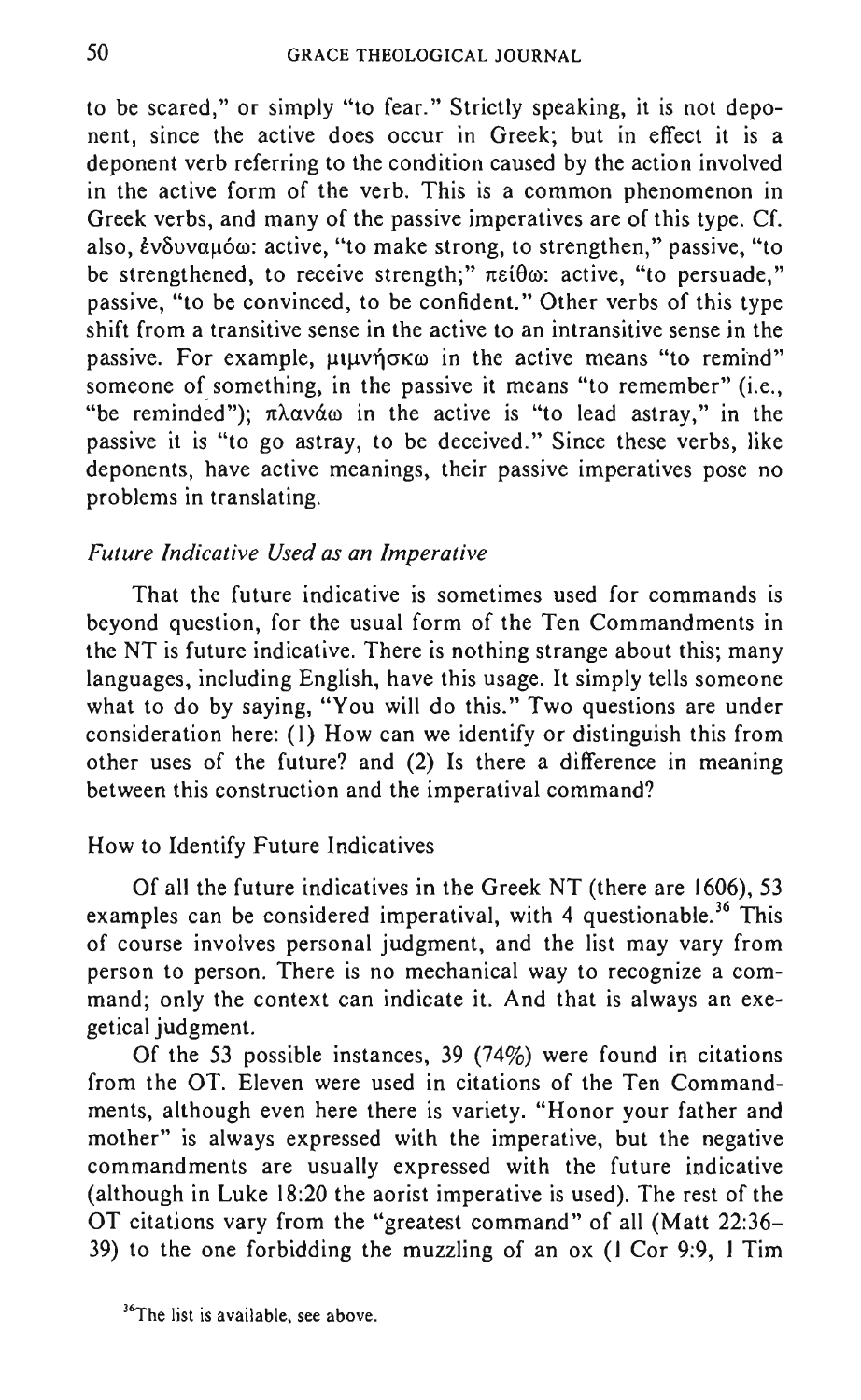5:18). Two of them probably are to be understood as permissive rather than demanding (Matt 22:24). Two could be considered simple future statements. The 14 possible examples that are not taken from OT citations also range from one that is in parallel construction with the "greatest" commandment (Matt 5:43) to one used by Pilate when he said "See to that yourself!" (Matt 27:4).

Perhaps the nearest to a "rule" that might be deduced is that these future indicatives are nearly all in the second person. There are 39 second singular, 9 second plural; the remaining 5 are third singular, and it is possible to consider all 5 of these to be simple future statements.<sup>37</sup> One place where such a rule would be helpful is I John 5:16, where the verb  $\alpha$  and  $\alpha$  should be identified as a simple future statement of what a "brother" will do when he sees another brother in  $sin$  (that is, if he is really a brother-it is a test of "life").

# The Significant Use of the Future Indicative

While this construction undoubtedly shows the influence of the LXX on the language of the NT, it does not get thereby a quasireligious or special significance. Jesus used it both in instructing the disciples what to say to some men they met in a village (Matt 21:3, Luke 19:31, 22:11) and to rebuke their ambition for rank (Mark 9:35). A landowner used it to order his servant to cut down an unproductive tree (Luke 13:9). The OT law used it to forbid the use of muzzles on oxen when they were threshing the grain (I Cor 9:9, I Tim 5:18). In the light of these "common" uses, it is surprising to find the claim being made<sup>38</sup> that " $\ldots$  the future indicative is used when the speaker wants to give a solemn, universal, or timeless command rather than an urgent, particular, or temporary command ... used for commands which are always proper to obey." Such language describes quite well the significance of a present imperative, but not of the future indicative.

What then is the significance of the future indicative when it is used to express a command? It is simply another indication of the enormous flexibility of language, its ability to say the same thing in many different ways. It has no "special" significance.

# *Other Imperatival Constructions*

In addition to the aorist subjunctive in prohibitions and the future indicative, there are "other imperatival constructions," each needing separate treatment. There are three more ways of expressing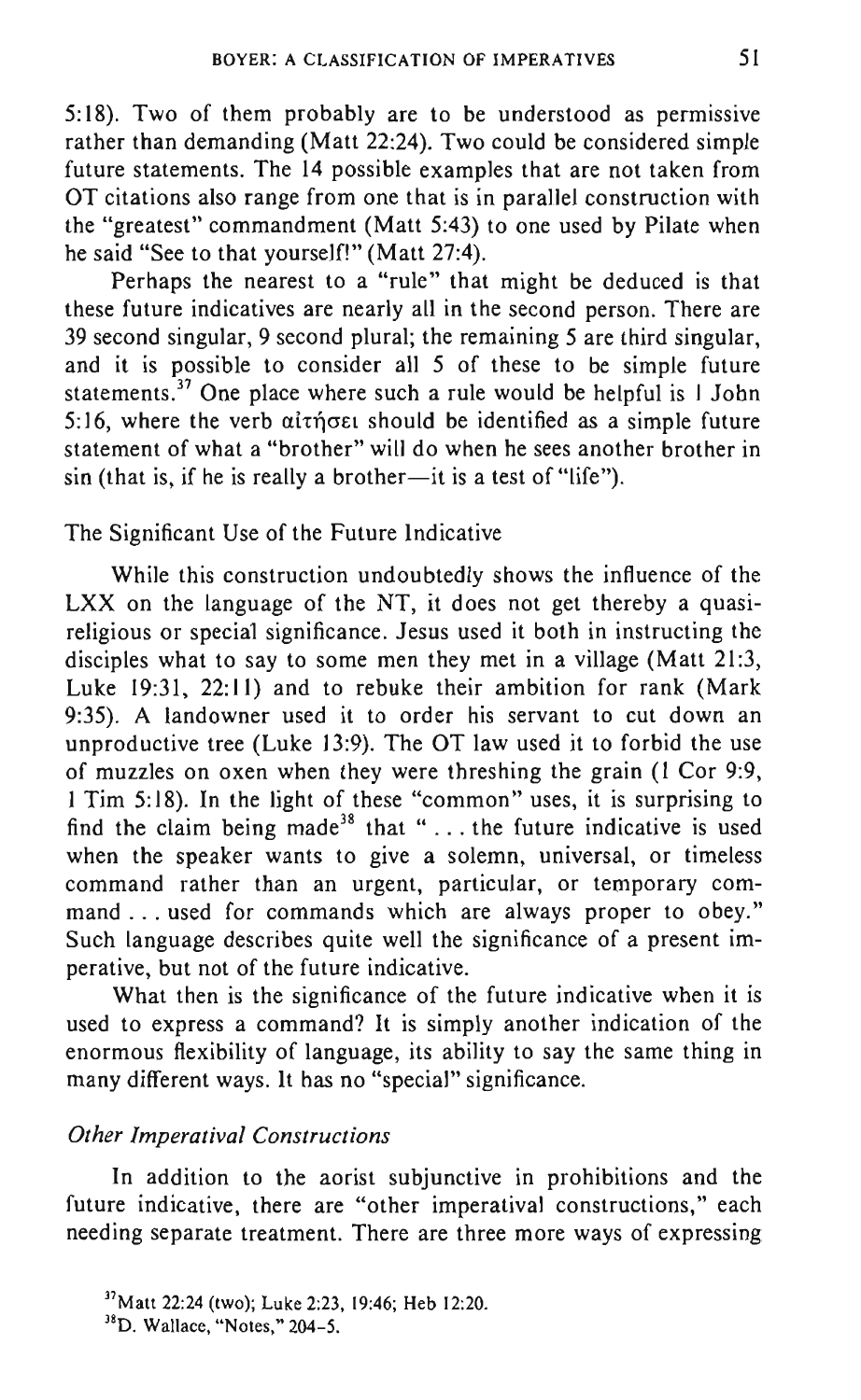the imperatival idea that can be dealt with briefly but need to be mentioned. Grammarians have often warned against the terminology sometimes used in saying that something is "used for" something else, as if implying a conscious substitution. Rather, these varied methods of expressing the same or similar concepts are better seen as part of the richness and flexibility of the language.

#### Imperatival Infinitive

Classical Greek had a true imperatival infinitive use, but there are no examples in the NT that match the classical pattern for this construction, namely that the subject be present in the nominative case. Elsewhere,<sup>39</sup> these have been dealt with in an attempt to support the position that the NT examples may all be satisfactorily explained as examples of ellipsis, the infinitive being one of indirect discourse depending upon a verb of speech understood from the context but not expressed.

## Imperatival Participle

The situation is much the same here as with the infinitives. Those cases where the participle has been claimed to be imperatival may all be seen as elliptical expressions where an imperative form of the linking verb is to be supplied, thus making the participle a periphrastic imperative.<sup>40</sup>

"See my article. "The Classification of Participles: A Statistical Study" *GTJ 5*  (1984) 173-74. Reference should be made here to a syntactical structure that has inaccurately been called an "imperatival participle." This structure involves the use of **an adverbial participle with a main verb that is imperative, thus giving the participle an imperatival sense. Used primarily, if not solely. in the discussion of Matt 28: 19, it involves the question whether "go" is a command parallel to "make disciples."** 

There is nothing unusual about the grammatical structure of this passage; it is a simple adverbial (or circumstantial, as it is termed by some) participle modifying an **imperative verb. Such adverbial participles express a wide variety of ideas; time, cause, manner, means, condition, concession, purpose, or any other "attendant circumstance."**  Which of these possible meanings was intended is always an interpretational choice, based on context. Time is most frequently indicated, next in order of frequency is the last one listed, the catch-all category called "attendant circumstance." This one is usually translated into English by two coordinate verbs connected by "and," as is the case with Matt 28:19 (KJV, NASB, NIV, RSV, etc.).

Does the fact that the main verb is imperative automatically give an imperatival sense to the participle? The answer clearly is no. There are 93 examples of adverbial participles modifying imperative verbs in the NT. As an indication of their varied character the NASB translates them by English participles 18 times (thus preserving the anonymity of the original), by "when" (temporal) 7 times, by "as" (manner) 5 times, by

<sup>&</sup>quot;See my article, "The Classification of Infinitives: A Statistical Study" *GTJ 6*  (1985) 14-15.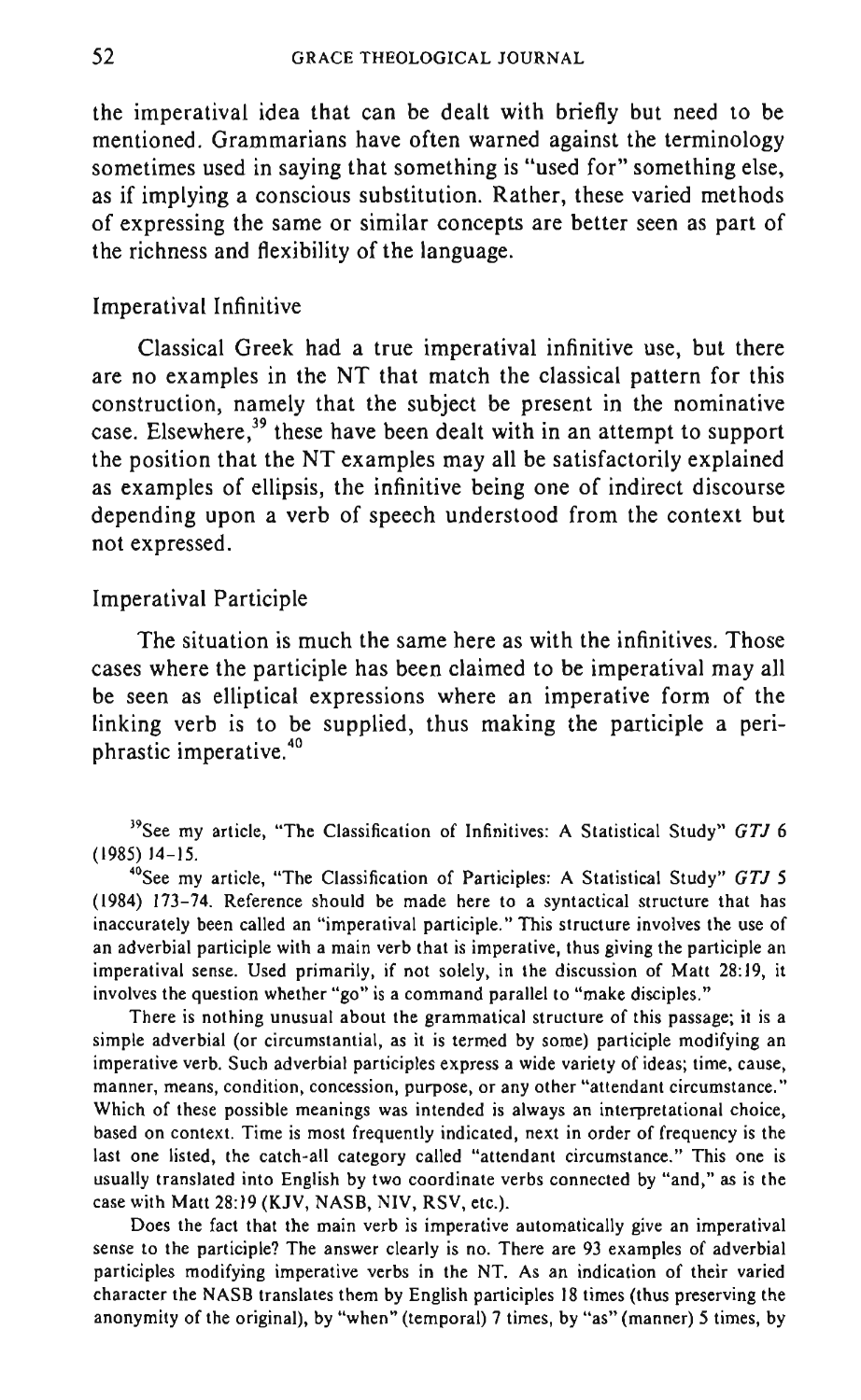## Imperatival "Iva Clause

There are examples where a tv $\alpha$  clause seems to express a command; two are frequently cited. Eph 5:33, ή δε γυνή ΐνα φοβεῖται τὸν  $\tilde{\alpha}$ νδρα / 'And let the wife see to it that she respect her husband'; 2 Cor 8:7 ΐνα καὶ ἐν ταύτη τη γάριτι περισσεύητε / 'See that you abound in this grace also'. The translation given here from the NASB demonstrates how easily these may be considered as ellipses of an easily supplied governing imperatival verb. There are many other examples of such ellipsis with tva clauses,<sup>41</sup> although these others do not involve an imperative.

The propriety of considering these other imperatival constructions to be elliptical should be judged in the light of the fact that Greek uses ellipsis of the verb much more easily than English.

## *The "Rank Relationship" Involved with an Imperative*

One of the goals of this study was to investigate the "rank relationship" between the one using the imperative and the one to whom it is addressed. A coded listing was made identifying the speaker, the one spoken to, and the relative rank or level of authority between the two, for each imperative verb. These were sorted and counted by computer and some results are presented here.<sup>42</sup>

The persons were identified in specific terms and came under four general categories: (I) God [God, God's word, Holy Spirit, Jesus]; (2) heavenly beings [angels, demons, Satan]; (3) man [men generally, man's self, disciples, apostles, unbelievers]; and (4) things.

**The reader is referred to two significant journal articles. Robert D. Culver, "What**  is the Church's Commission? Some Exegetical Issues in Matthew 28:16-20" *(BSac 125* [1968] 243-53), presents the normal "circumstantial participle" view. Cleon Rogers, "The Great Commission" *(BSac* 130 [1973] 258-67), presents the view that an imperatival sense is to be seen from the Hebrew background which often used two imperatives **in similar construction. If there is any "imperatival" sense in this participle it must**  come from the Hebrew, not from the Greek. Most have seen the Hebrew idiom as **pleonastic! not imperatival.** 

4lCf. John 1:8, 13:18, 15:25; I John 2:19, 37:1. See above.

**42Statistics from this study are available, see above.** 

<sup>&</sup>quot;since" or "for" (causal) twice, by "if" (conditional) once, and by the coordinate verbs with "and" more than 50 times. Of these, 36 times the participle is of a "verb of motion" (in order of frequency, πορευθείς 12, άνάστας 7, έγερθείς 3, έλθων 3, άρας 2, απέλθων 2, once each: διάβας, είσέλθων, εξέλθων, ερχόμενος, παρέλθων; in English, "go," "come," "arise" or "rise," "sit down," "take"). Grammarians (Turner, Syntax, 154; BDF, 216) speak of this as a pleonastic participle deriving from the Hebrew idiom **which often puts both verbs in the imperative. "The aor. pte. of nop. is oft. used pleonastically to enliven the narrative ... in any case the idea of going or traveling is**  not emphasized" (BAG, 699; cf. similar comment on άνάστας, 69).